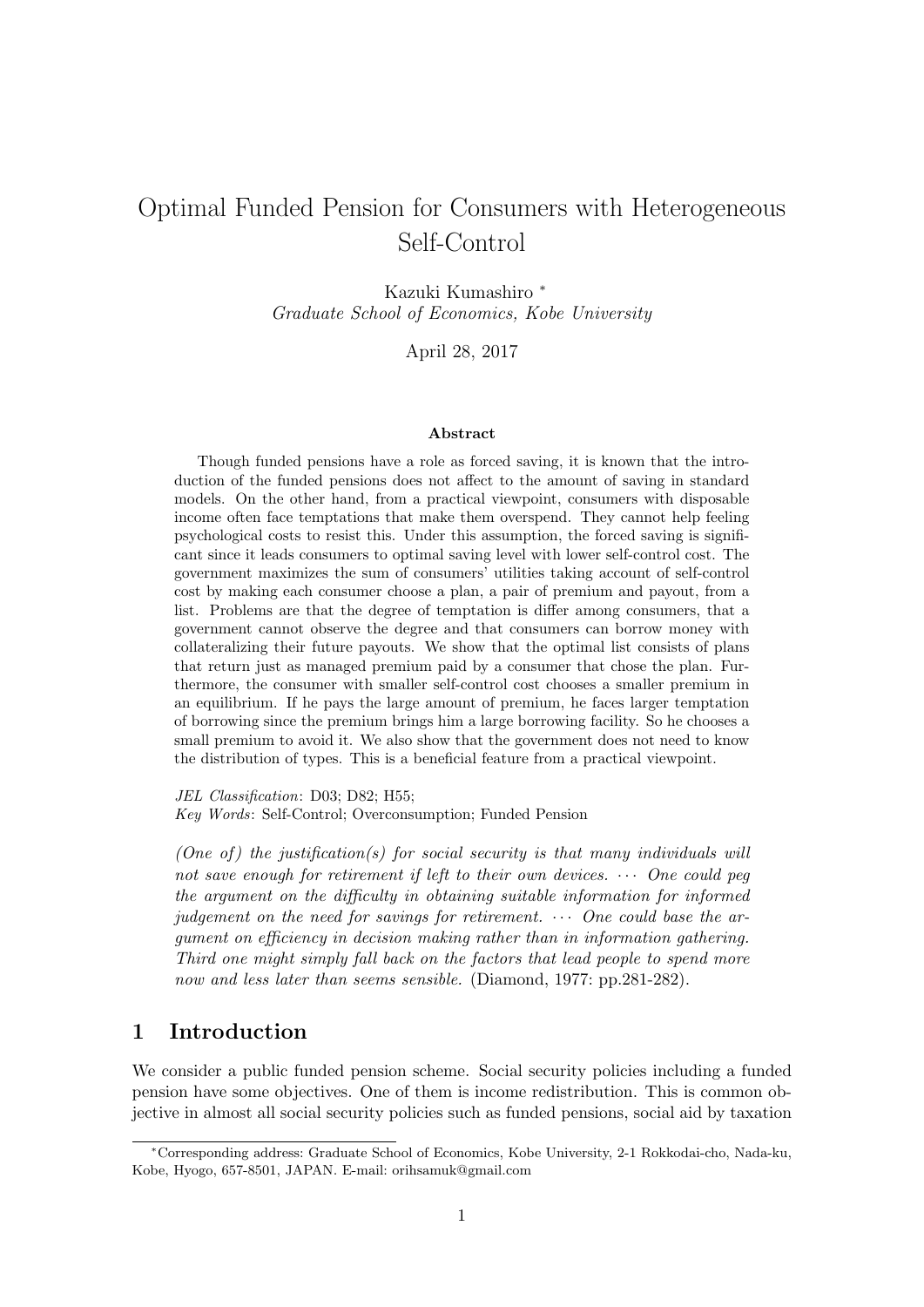and pay-as-you-go pensions. Other important role of social securities is that as forced saving devices, which is specific to funded pensions. This is because funded pensions assure subscribers that they can receive retirement incomes at least their contribution. However, it is well known that for consumers in standard economic models, funded pensions do not improve social welfare (e.g. Samuelson, 1975). For example, suppose that a consumer found that his optimal amount of saving is \$1000 per month. When there is no pension policy, he privately saves \$1000. When a pension is introduced and the premium that he pays is \$500 per month, he pays it and privately saves \$500 because his optimal saving is \$1000. Since his total amou[nt of saving](#page-30-0) [does](#page-30-0) not change between before and after the introducing of the pension, so does his lifetime utility. Of course, if the premium is larger than \$1000, he goes into oversaving that decreases his lifetime utility. Thus the pension does not improve social welfare.

One of factors to justify funded pensions is temptation that leads consumers to overconsumption (Diamond, 1977). Even if a consumer knows how much to save his income, he often cannot help but overspending more than the amount when he has disposable income. Once he faces this temptation, he feels psychological cost to self-control his wasteful spending. So it is ideal for him not to face temptation by a valid way for commitment. This is why w[e need funded p](#page-29-0)ensions as a forced saving policy.

However, in the context of temptation, most of pension schemes presently used are not suitable. It is natural that the degrees of temptation are not the same for all consumers. While there are consumers that spend much of their income as soon as they earns them and regret their myopic behavior, there are also consumers that can spend their income farsightedly. Since pension schemes affect the behavior of consumers, they should be designed with thinking of this point. However, in present pension schemes, a premium that each consumer pays is determined mainly by his income level, not by his degree of temptation. Our purpose is to design a pension scheme that maximizes social welfare considering the difference in the degree of temptation.

In our model, the government proposes a pension schedule to consumers, where pension schedule is a list of pension plans, a pair of pension premium and its payout. Each consumer choose a plan from the schedule and pay the premium according to the plan before his consumption, that is, before he faces to temptation. This is why the pension works as forced saving  $<sup>1</sup>$ . However, we allow the consumer to borrow money by collateralizing</sup> his future payout.

Some literature studied policies as a way to resist temptation. It was shown that funded pensions [i](#page-1-0)mprove social welfare (Gul and Pesendorfer, 2004). This is because, as stated above, they enable consumers to avoid temptation with less self-control cost. In addition, pay-as-you-go pension is also able to improve social welfare if temptation is sufficiently large (Kumru and Thanopoulos, 2008). Other way to relieve self-control cost is to make consumption relatively unattract[ive. This works becau](#page-29-1)s[e the](#page-29-1) cost arises from the gap between the attractiveness of normatively desirable alternatives and that of tempting alternative. Krusell et al. (2010) shows that subsidies for savings improve social welfare for this reason. T[hough these studies are import](#page-29-2)ant, their research objects are economies with consumers whose degrees of temptation are the same for all of them. On the other hand, our m[odel can analyze the](#page-29-3) situation in which the degrees are different for different consumers.

Galperti (2015) investigated an optimal contract as a commitment device. The agent is either consistent or inconsistent, which is randomly determined and is private information

<span id="page-1-0"></span><sup>&</sup>lt;sup>1</sup>We focus on sophisticated consumers, that is, each consumer knows that he will face to temptation at the [decision of](#page-29-4) [consum](#page-29-4)ption.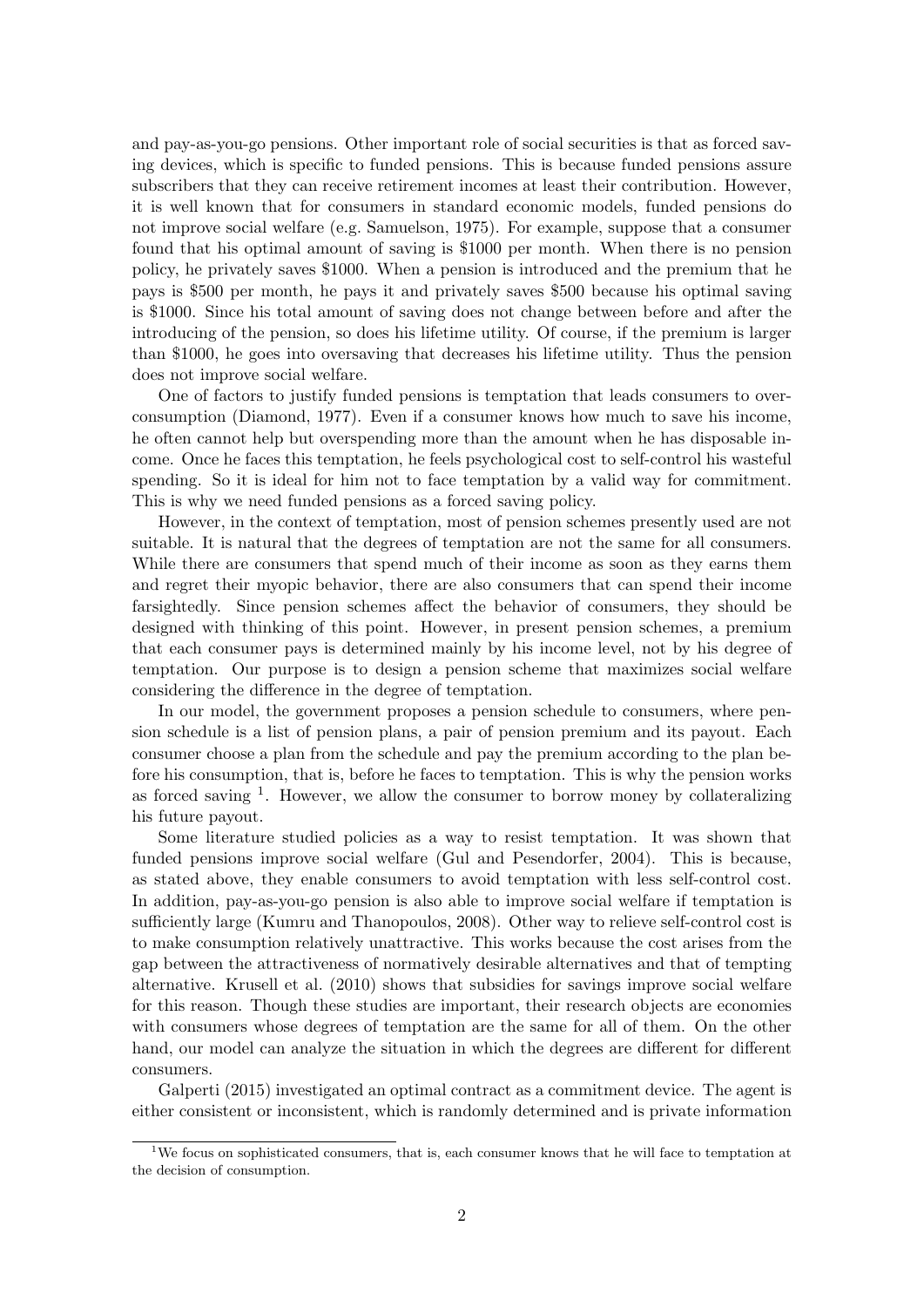of the agent. If he is inconsistent, he values his consumption in the second period smaller than that in the first period. The characteristic of the model is that it takes in the preference for flexibility. It is an important stuff especially when the problem has long period. On the other hand, it is assumed that no third party can offer the agent contracts that might interfere with the provider's devices (Galperti, 2015:p.1431). It is the advantage of our model that agents (consumers) are allowed to make debt after they choose their devices.

Since we need a model that describes decisions with temptation and self-control, we apply the model proposed by Gul and Pesend[orfer](#page-29-4) (200[1\), he](#page-29-4)nceforth GP. They considered two kinds of preferences over alternatives, normative preferences and temptation preferences, which are represented by functions *u* and *v*, respectively. Using *u* and *v*, the valuation of menu (a set of alt[ernatives\)](#page-29-5) *M* is define[d by](#page-29-5)

$$
W(M) \equiv \max_{x \in M} [u(x) + v(x)] - \max_{y \in M} v(y). \tag{1}
$$

GP assumes that, for a given menu *M*, a decision maker chooses an alternative  $x \in M$ that maximizes  $u(x) + v(x)$ . The intuition is that he chooses a compromise between normative desirability and temptation desirability after facing temptation. Let  $x^* \in M$ be an alternative that maximizes  $u(x) + v(x)$ . Then (1) is rewritten as

$$
W(M) = u(x^*) - \left\{\max_{y \in M} v(y) - v(x^*)\right\}.
$$

The term  $\max_{y \in M} v(y) - v(x^*)$  represents self-control cost. For instance, suppose that a consumer faces a menu  $M = \{s, h\}$ , where *s* and *h* represents salad and hamburger, respectively. And suppose that he wants to diet but he likes meat. In GP model, *u* corresponds to a desirability of health and *v* does to a desirability of having what he likes. Thus  $u(s) > u(h)$  and  $v(h) > u(s)$  holds. If  $u(s) + v(s) > u(h) + v(h)$ , he chooses salad for his lunch. Note that salad does not maximize *v*, thus he gives up satisfaction of temptation as much as  $v(h) - v(s)$ . GP defined self-control cost by this difference. Generalizing this concept, we have the expression above.

Menus correspond to budget sets in consumption choice problems. If a pension premium can shrink the budget sets, it works as a commitment device and decreases selfcontrol cost. Formally, assume that a pension premium makes a menu *M* shrink to  $M' \subset M$ . Then we have  $\max_{y \in M'} v(y) \leq \max_{y \in M} v(y)$ , thus  $\max_{y \in M'} v(y) - v(x^*) \leq$  $\max_{y \in M} v(y) - v(x^*)$  follows. Especially, if the inequality holds strictly, the self-control cost decreases strictly.

As an alternative approach to analyze myopic behaviors, we may use (quasi) hyperbolic discounting model provided by Laibson (1997). Actually, some literature on economic policies employ this approach (e.g. Roeder, 2014). The model describes the situation in which preferences are time inconsistent. However, the model cannot describe self-control cost explicitly. Since we want to treat effects of temptation and self-control separately, we employ GP model that is prope[r for our](#page-30-1) o[bject](#page-30-1)ive.

Our main contribution is prese[nting a](#page-30-2) [concr](#page-30-2)ete way to design the optimal pension scheme under the assumption that normative utility is  $log(c)$ . This scheme has some interesting character. First, the optimal schedule consists of plans that return just as managed premium paid by a consumer that chose the plan. This implies that no income redistribution is made. Second, the consumer with smaller self-control cost chooses a smaller premium in an equilibrium. If he pays the large amount of premium, he faces larger temptation of borrowing since the premium brings him a large borrowing facility.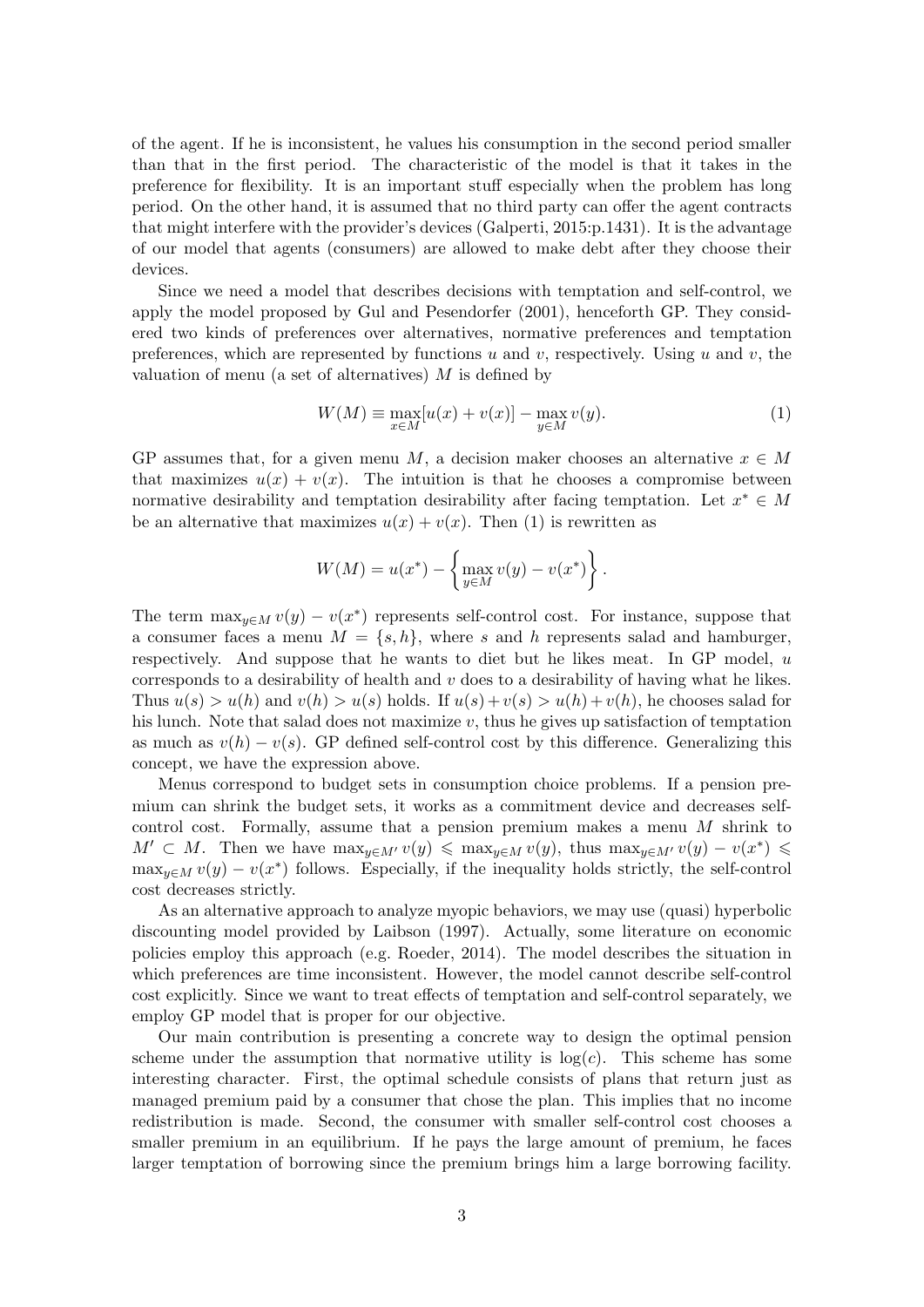So he chooses a small premium to avoid it. If consumers cannot borrow money, the optimal schedule has unique plan whose premium is equal to the amount of saving that consumers choose when there is no temptation and no pension scheme. Third, the optimal schedule does not depend on the information of types such as its distribution and even what types there are. This means that the government does not need to know these information. This is a beneficial feature from a practical viewpoint.

Section 2 introduces notations and assumptions used in the study and looks at the consumption-saving decision of a consumer with a self-control preference. Section 3 studies identical-type and two-type economies as benchmarks and shows the monotonicity of an optimal pension. In section 4, we generalize the results in section 3 to finitely many types and continuous-types model. We show that the results are robust for generalization. In section 5, we discuss the effect of a borrowing constraint and extend the model to analyze income diversity.

# **2 Model**

The only difference between standard models of pension and our model is that consumers have preference with temptation and self-control. There are consumers and an government. At first, the government offers a set of pairs of pension payout and pension premium to each consumer before his consumption decision in working age. Then the consumers choose one of pairs from the set. After a payment of premium the consumer has chosen, he decides how much to consume in working age.

#### **2.1 Budget Constraint**

We standardize the population of consumer to be 1. Each consumer is endowed with an identical income of  $I \in \mathbb{R}_{++}$ . Let  $R \in \mathbb{R}_+$  and  $P \in [0, I]$  be a pension payout and a pension premium, respectively. We assume the upper bound of *P* to be *I* to rule out situations in which consumers borrow money to pay the premiums. We call a pair of *R* and *P pension plan*. For the simplicity of notation, we define the set of possible pension plans as  $T \equiv \mathbb{R}_+ \times [0, 1]$ . A *pension schedule* is a set of pension plans.

In period 0, each consumer chooses a pension plan  $\tau \in T$ , from a pension schedule *S ⊆ T*. At the same time, he has to pay the government the pension premium he has chosen. In period 1, he decides the amounts of consumption  $c_1 \in \mathbb{R}_+$  and saving  $I - P - c_1$ in working age. We assume that consumers can also borrow money in period 1 with putting up their pension income as collateral. Thus, if  $I - P - c_1$  is strictly greater (less) than 0, it represents the amount of saving (borrowing). Let  $r, \rho \in \mathbb{R}_{++}$  be the interest rate for saving and borrowing, respectively. Thus if a consumer chose  $\tau = (R, P)$ , he can borrow up to  $\frac{R}{1+\rho}$ . About interest rates, we assume that  $\rho > r > 0$ . This assumption is natural from a practical standpoint. In period 2, he receives a pension income *R* and decides consumption in old age  $c_2 \in \mathbb{R}_+$ .

The budget set for consumers having chosen  $\tau = (R, P)$  is summarized as follows.

$$
B(\tau) \equiv \left\{ (c_1, c_2) \in \mathbb{R}_+^2: \begin{array}{l} c_1 \leqslant I - P + \frac{R}{1+\rho}, \\ I - P - c_1 \geqslant 0 \Rightarrow c_2 \leqslant (1+r)(I - P - c_1) + R, \\ I - P - c_1 < 0 \Rightarrow c_2 \leqslant (1+\rho)(I - P - c_1) + R \end{array} \right\}.
$$

Denote the set of all possible  $B(\tau)$  by  $\mathscr{B}$ . Figure shows this budget constraint. As you see, the budget line kinks at  $(c_1, c_2) = (I - P, R)$ .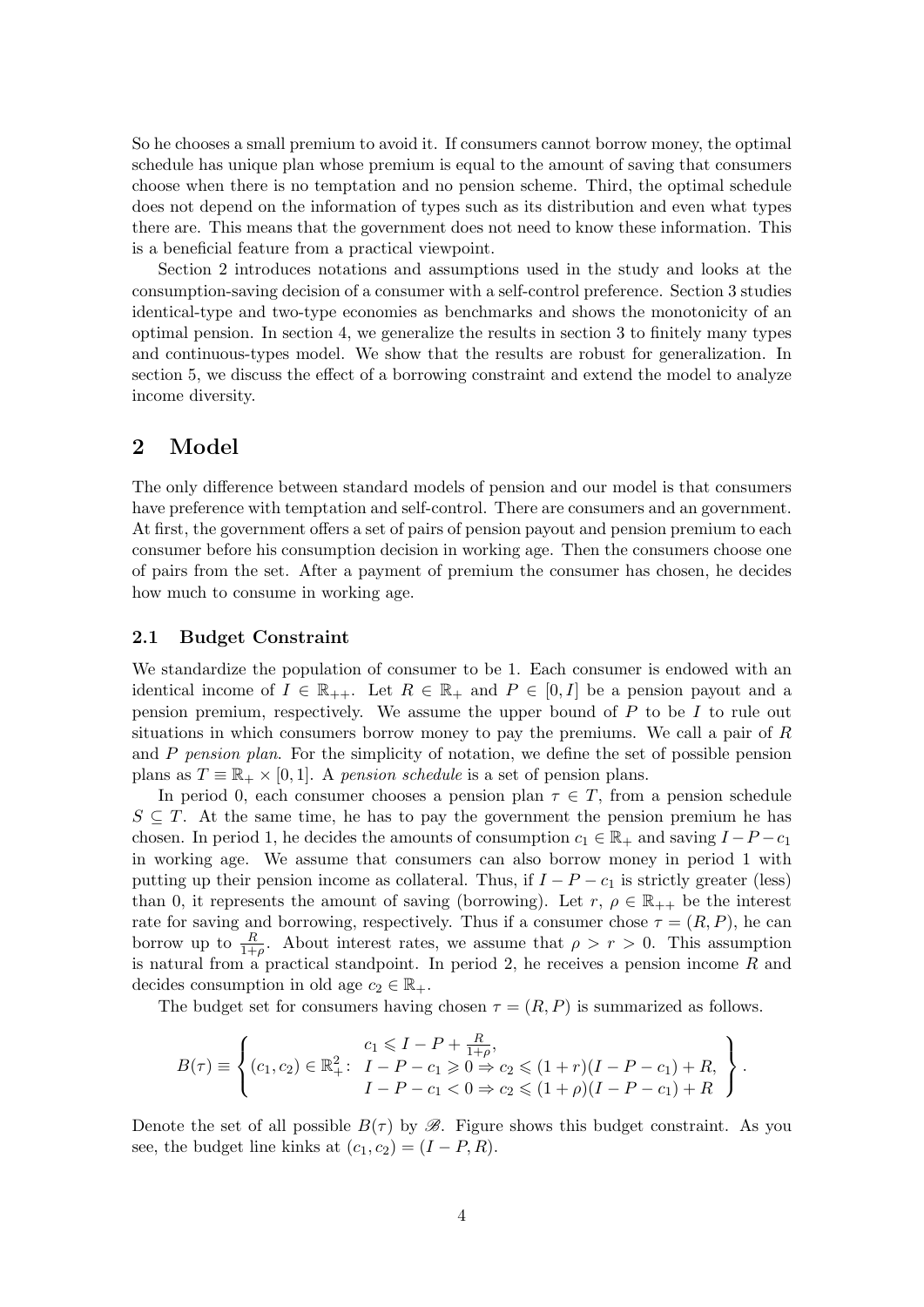

Figure 1: Budget constraint

#### **2.2 Preference**

Consumers have self-control preference introduced by GP. We begin with defining two kinds of utility functions representing preference over consumption. One is normative utility function  $u: \mathbb{R}_+ \to \mathbb{R}$  and the other is temptation utility function  $v: \mathbb{R}_+ \to \mathbb{R}$ . To express the temptation, *v* is specialized as  $v(\cdot, \cdot) \equiv \lambda u(\cdot, \cdot)$ , where  $\lambda \in \Lambda \subseteq \mathbb{R}_+$  denotes the strength of the temptation. This form of temptation utility is also used in Gul and Pesendorfer (2004). We assume the value  $\lambda$  differs across agent and is private information. For any  $\lambda \in \Lambda$ , let  $n_{\lambda}$  be a proportion of consumer, that is,  $n_{\lambda}$  satisfies  $0 \leq n_{\lambda} \leq 1$ and  $\sum_{\lambda \in \Lambda} n_{\lambda} = 1$ . In section 4.2, we consider continuous  $\Lambda$ . Then the prop[ortion is](#page-29-1) represented by a distribution function  $F: \Lambda \to [0,1]$  with density function  $f: \Lambda \to \mathbb{R}_+$ .

[We impose a fe](#page-29-1)w assumptions about the normative utility function.

**Assumption 2.1.** *u is twice continuously differentiable.*

**Assumption 2.2.** *u is strictly concave and satisfies*  $u'(c) > 0$  *and*  $u''(c) < 0$ .

**Assumption 2.3.**  $\lim_{c\to 0} u'(c) = \infty$ .

<span id="page-4-1"></span><span id="page-4-0"></span>For example, these assumption is satisfied if normative utility functions is  $u(c) = \log(c)$ or  $u(c) = c^{\alpha}$  with  $\alpha \in (0, 1)$ . In the latter half of this chapter, we assume  $u(c) \equiv \log(c)$  to derive sharper results. Applying the utility function by Gul and Pesendorfer (2001), the preference over budget sets is represented by the function  $W: \mathscr{B} \times \mathbb{R}_+ \to \mathbb{R}$  satisfies that

$$
W(B(\tau);\lambda) = \max_{(c_1,c_2)\in B(\tau)} [u(c_1) + \delta u(c_2) + \lambda u(c_1)] - \max_{(c_1,c_2)\in B(\tau)} \lambda u(c_1)
$$
  
= 
$$
\max_{(c_1,c_2)\in B(\tau)} [(1+\lambda)u(c_1) + \delta u(c_2)] - \max_{(c_1,c_2)\in B(\tau)} \lambda u(c_1),
$$

where  $\delta \in (0,1)$  is a discount factor.

Using assumption 2.2, we have the following claim.

**Claim 2.1.**  $\max_{(c_1, c_2) \in B(\tau)} \lambda u(c_1) = \lambda u \left( I - P + \frac{R}{1 + R}\right)$ 1+*ρ* ) *.*

This is obvio[u](#page-4-0)s by  $u'(c) > 0$  (assumption 2.2) and the constraint for  $c_1$  is  $c_1 \leq I - P +$ *R*  $\frac{R}{1+\rho}$ .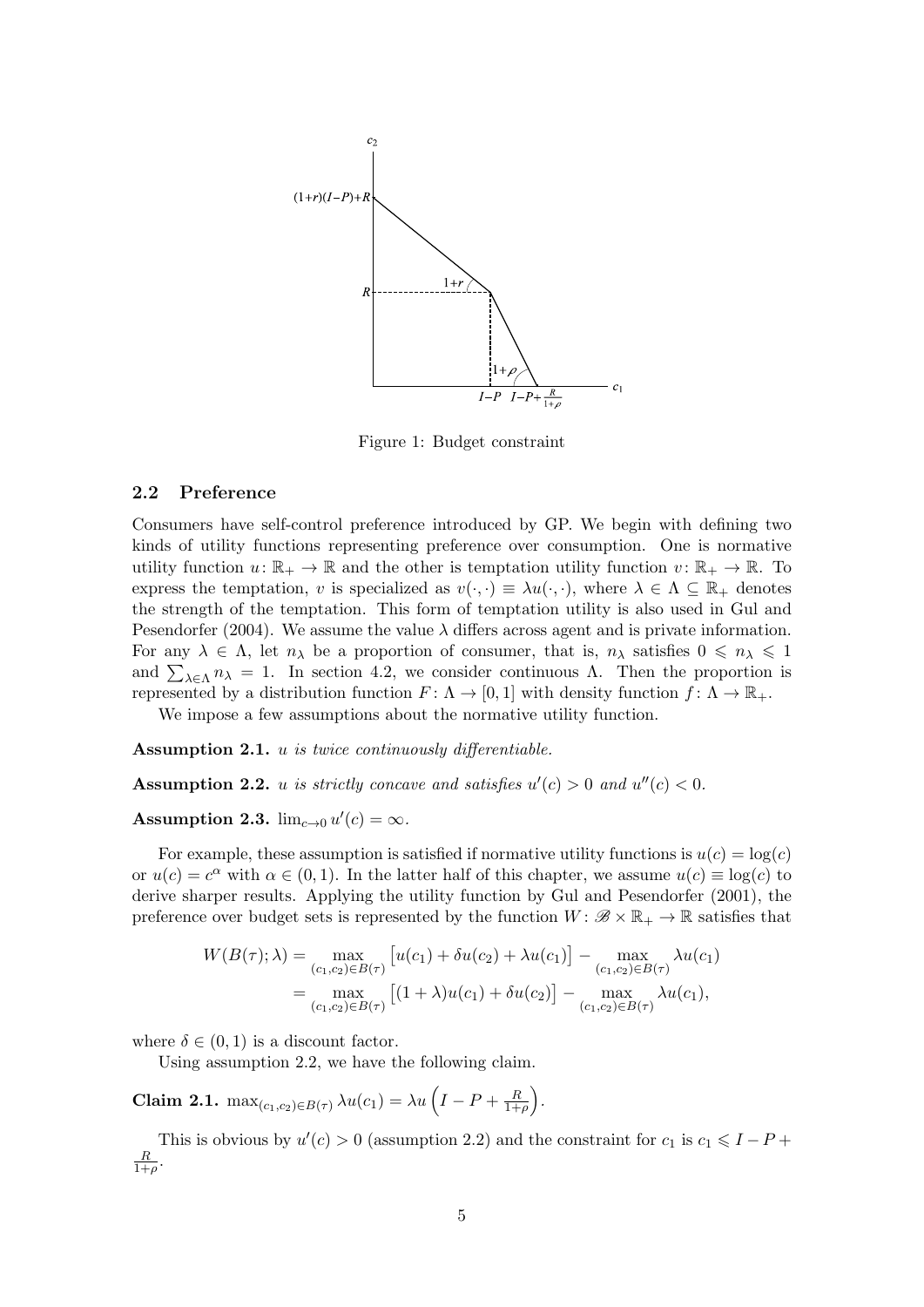#### **2.3 Consumption**

In this section, we consider the consumption problem contained in  $W(B(\tau);\lambda)$ , that is,  $\max_{(c_1,c_2)\in B(\tau)} [(1+\lambda)u(c_1)+\delta u(c_2)].$  When the consumer of type  $\lambda \in \Lambda$  chooses a pension plan  $\tau \in T$ , let his optimal consumption in period *t* be  $c_t^{\lambda}(\tau)$ .

There can be the three types of consumption: positive saving, zero saving (or balanced) and negative saving (or borrowing). The type of optimal consumption depends on the pension plan that a consumer has chosen. Intuitively, since a large premium brings too little disposable income at a working age, it may be necessary for him to borrow to achieve his desired level of consumption. Formally, we separate *T* as

$$
T_s^{\lambda} \equiv \{ \tau \in T \colon c_1^{\lambda}(\tau) < I - P \}
$$
\n
$$
T_b^{\lambda} \equiv \{ \tau \in T \colon c_1^{\lambda}(\tau) = I - P \}
$$
\n
$$
T_d^{\lambda} \equiv \{ \tau \in T \colon c_1^{\lambda}(\tau) > I - P \}.
$$

 $\tau_s^{\lambda}, \tau_b^{\lambda}$  and  $\tau_d^{\lambda}$  denote the typical elements of  $T_s^{\lambda}, T_b^{\lambda}$  and  $T_d^{\lambda}$ , respectively.  $\lambda$  in superscript is omitted if there is no threat of confusion. Note that if  $\tau \in T_b$ ,  $c_2^{\lambda}(\tau) = R$ , since  $u'(c) > 0$ and income in period 2 is only pension income *R*.

We have the necessary conditions for optimality in different form for  $\tau_s$  and  $\tau_d$  since the budget constraint in period 2 differs. In this consumption optimization problem, an objective function is  $U(c_1, c_2) \equiv (1 + \lambda)u(c_1) + \delta u(c_2)$ . So (the absolute value of) the marginal rate of substitution of  $c_1$  for  $c_2$  is

$$
\frac{\frac{\partial U(c_1,c_2)}{\partial c_1}}{\frac{\partial U(c_1,c_2)}{\partial c_2}} = \frac{(1+\lambda)u'(c_1)}{\delta u'(c_2)}.
$$

If  $\tau \in T_s$ , the budget line has the slope of  $1 + r$ . So the necessary condition for  $\tau_s$  is <sup>2</sup>

$$
\frac{(1+\lambda)u'(c_1(\tau_s))}{\delta u'(c_2(\tau_s))} = 1+r
$$
  
\n
$$
\Leftrightarrow (1+\lambda)u'(c_1(\tau_s)) = (1+r)\delta u'(c_2(\tau_s)).
$$
\n(2)

On the other hand, if  $\tau \in T_d$ , the budget line has a slope of  $1 + \rho$ . So the necessary condition for *τ<sup>d</sup>* is

$$
\frac{(1+\lambda)u'(c_1(\tau_d))}{\delta u'(c_2(\tau_d))} = 1 + \rho
$$
  
\n
$$
\Leftrightarrow (1+\lambda)u'(c_1(\tau_d)) = (1+\rho)\delta u'(c_2(\tau_d)).
$$
\n(3)

Since a budget line kinks at the consumption vector for  $\tau_b$ , the slope of the line there is not defined. Thus we cannot derive a condition as in other cases. However, we have at least the following inequality:

$$
1+r<\frac{(1+\lambda)u'(c_1(\tau_b))}{\delta u'(c_2(\tau_b))}<1+\rho
$$
  

$$
\Leftrightarrow (1+r)\delta u'(c_2(\tau_b))<(1+\lambda)u'(c_1(\tau_b))<(1+\rho)\delta u'(c_2(\tau_b)).
$$

 $2$  There is not any corner solution because of assumption 2.3.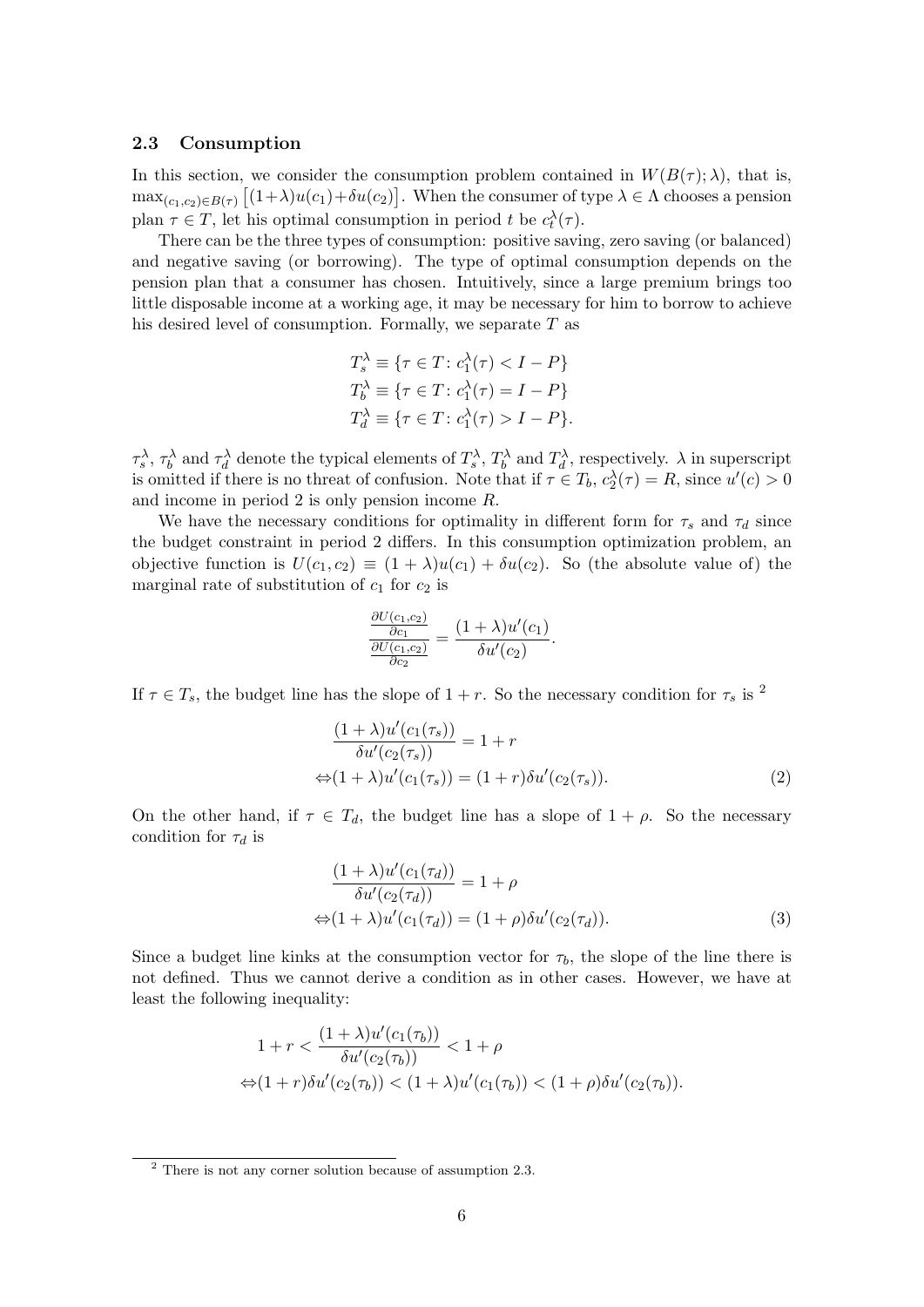#### **2.4 Government**

The government offers consumers a pension schedule  $S \equiv \{ \tau_\lambda \in T : \lambda \in \Lambda \} \subset T$ , a set of pension plans. The objective of the government is to maximize the (expected) aggregated welfare of consumers while controlling *S* to satisfy the following conditions:

$$
W(B(\tau_{\lambda}); \lambda) \geq W(B(\tau'); \lambda), \ \forall \lambda \in \Lambda, \ \forall \tau' \in S
$$
 (IC)

<span id="page-6-1"></span><span id="page-6-0"></span>
$$
(1+r)\sum_{\lambda\in\Lambda}n_{\lambda}P_{\lambda}\geqslant\sum_{\lambda\in\Lambda}n_{\lambda}R_{\lambda}.\tag{FB}
$$

The first condition states that the consumers of type  $\lambda \in \Lambda$  will choose a plan  $\tau(\lambda)$  at their own initiative; in other words, this is the condition for not giving consumers any incentive to report their types untruthfully. Note that this is not necessary when types are public information since then government can force any plan on consumers.

The second condition states that *S* is feasible. We assume that pension management interest rate *r* is the same as that of the private saving. This means that there is no difference between the government and private banks in the ability to manage assets.

We also assume that we can ignore an individual rationality condition since the pension is managed by the government, which has the power of consumers' participation.

### **3 Benchmark**

#### **3.1 Identical-type consumers**

In this section, we consider the simple case in which all consumers have identical type, that is,  $\Lambda = {\lambda}$  and this is common knowledge. Then the condition (IC) can be ignored. Moreover, since  $\lambda$  is identical, the condition (FB) is rewritten as private condition, that is,  $(1 + r)P(\lambda) \ge R(\lambda)$ .

Consider the individual welfare function  $W(\tau; \lambda)$ . Define  $\sigma_{\lambda}: T \to \mathbb{R}$  $\sigma_{\lambda}: T \to \mathbb{R}$  $\sigma_{\lambda}: T \to \mathbb{R}$  to be the marginal rate of substitution of *R* for *P* on  $\tau \in T$ , that [is,](#page-6-1)

$$
\sigma_{\lambda}(\tau) = -\frac{\frac{\partial W(\tau;\lambda)}{\partial R}}{\frac{\partial W(\tau;\lambda)}{\partial P}}.
$$

Since we cannot represent the optimal consumption in a general form, we have to consider the optimal pension plan separately. However, the following lemma makes it easy to analyze.

**Lemma 3.1.** *For any individual welfare level, an indifference curve corresponding to the level in R-P plane satisfies following properties.*

- <span id="page-6-2"></span>*(i)*  $\sigma_{\lambda}(\tau_s)$  *is greater than or equal to*  $\frac{1}{1+r}$ *, where equality holds if and only if*  $\lambda = 0$ *.*
- *(ii)*  $\sigma_{\lambda}(\tau_d)$  *is equal to*  $\frac{1}{1+\rho} < \frac{1}{1+\rho}$  $\frac{1}{1+r}$ .
- *(iii) Every indifference curve is differentiable.*

*Proof of property (i).* Consider arbitrary  $\tau \in T_s$ . Then we have

$$
W(B(\tau);\lambda) = (1+\lambda)u(c_1(\tau)) + \delta u(c_2(\tau)) - \lambda u\left(I - P + \frac{R}{1+\rho}\right).
$$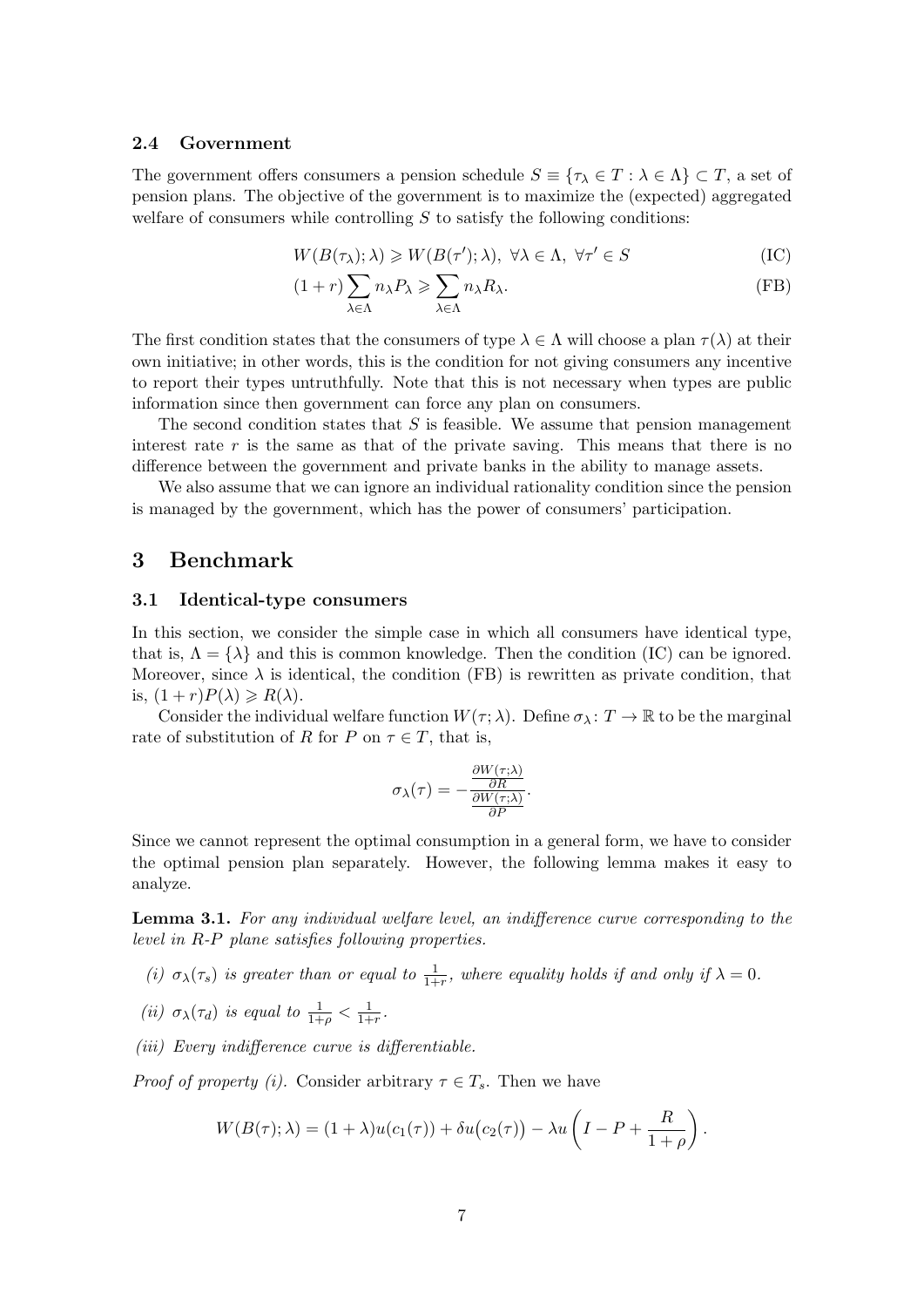The marginal welfare of *R* is calculated as follows:

$$
\frac{\partial W(B(\tau);\lambda)}{\partial R} = (1+\lambda)u'(c_1(\tau))\frac{\partial c_1(\tau)}{\partial R} + \delta u'(c_2(\tau)))\frac{\partial c_2(\tau)}{\partial R} - \frac{\lambda}{1+\rho}u'\left(I - P + \frac{R}{1+\rho}\right)
$$

Since  $c_2(\tau_s) = (1+r)(I-P-c_1(\tau_s)) + R$ ,  $\frac{\partial c_2(\tau_s)}{\partial R} = -(1+r)\frac{\partial c_1(\tau_s)}{\partial R} + 1$ . Hence we have  $\frac{\partial W(B(\tau);\lambda)}{\partial R} = \left\{ (1+\lambda)u'(c_1(\tau)) - (1+r)\delta u'(c_2(\tau)) \right\} \frac{\partial c_1(\tau)}{\partial R}$  $+\delta u'(c_2(\tau)) - \frac{\lambda}{1+\lambda}$  $\frac{\lambda}{1+\rho}u'\bigg($  $I - P + \frac{R}{1}$  $1 + \rho$  $\setminus$  $= \delta u'(c_2(\tau)) - \frac{\lambda}{1+\lambda}$  $\frac{\lambda}{1+\rho}u'\bigg($  $I-P+\frac{R}{1+}$  $1 + \rho$  $\setminus$ *.*

The second equality follows by the first order condition for optimal consumption, that is,  $(1 + \lambda)u'(c_1(\tau)) = (1 + r)\delta u'(c_2(\tau))$ . Moreover, the last line can be rewritten as

$$
\frac{1+\lambda}{1+r}u'(c_1(\tau))-\frac{\lambda}{1+\rho}u'\left(I-P+\frac{R}{1+\rho}\right),\,
$$

and this is strictly positive. To see this, use assumption 2.2. Since  $c_1(\tau) \leqslant I - P + \frac{R}{1+\tau}$ 1+*ρ* and  $u''(c) < 0$ , it holds that  $u'(c_1(\tau)) \geq u'(I - P + \frac{R}{1+\tau})$  $\overline{1+\rho}$ ). By  $\rho > r$  and  $\lambda \geqslant 0$ , we have  $\frac{\partial W(\tau;\lambda)}{\partial R} > 0.$ 

Next, the marginal welfare of *P* is

$$
\frac{\partial W(B(\tau);\lambda)}{\partial P} = (1+\lambda)u'(c_1(\tau))\frac{\partial c_1(\tau)}{\partial P} - \delta u'(c_2(\tau))(1+r)\left(1+\frac{\partial c_1(\tau)}{\partial P}\right)
$$

$$
+\lambda u'\left(I-P+\frac{R}{1+\rho}\right)
$$

$$
= \left\{(1+\lambda)u'(c_1(\tau)) - (1+r)\delta u'(c_2(\tau))\right\}\frac{\partial c_1(\tau)}{\partial P}
$$

$$
-(1+r)\delta u'(c_2(\tau)) + \lambda u'\left(I-P+\frac{R}{1+\rho}\right)
$$

$$
= -(1+\lambda)u'(c_1(\tau)) + \lambda u'\left(I-P+\frac{R}{1+\rho}\right).
$$

By the same ways as in the previous paragraph, the equalities follow and the last line is strictly negative.

Thus,  $\sigma_{\lambda}(\tau)$  for  $\tau \in T_s$  is

$$
\sigma_\lambda(\tau) = -\frac{\frac{\partial W(B(\tau);\lambda)}{\partial R}}{\frac{\partial W(B(\tau);\lambda)}{\partial P}} = \frac{-\delta u'(c_2(\tau)) + \frac{\lambda}{1+\rho}u'\left(I-P + \frac{R}{1+\rho}\right)}{-(1+\lambda)u'(c_1(\tau)) + \lambda u'\left(I-P + \frac{R}{1+\rho}\right)}.
$$

We show that this is greater than or equal to  $\frac{1}{1+r}$ . Since  $\rho > r$ , we have

$$
-(1+\lambda)u'(c_1(\tau)) + \frac{1+r}{1+\rho}\lambda u'\left(I - P + \frac{R}{1+\rho}\right)
$$
  
\$\leq - (1+\lambda)u'(c\_1(\tau)) + \lambda u'\left(I - P + \frac{R}{1+\rho}\right),\$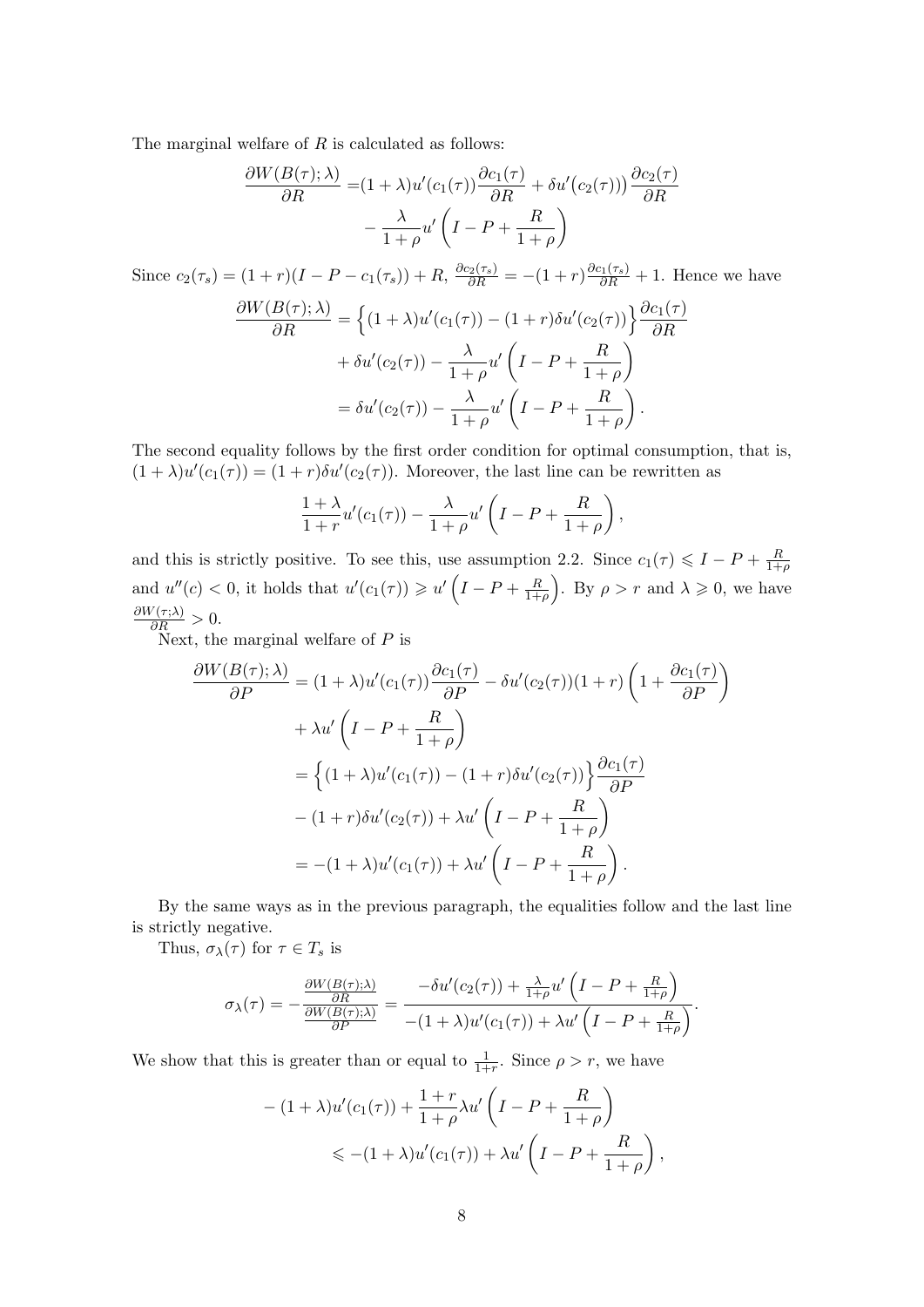where equality holds if  $\lambda = 0$ . Furthermore, since  $u' (I - P + \frac{R}{1 + R})$ 1+*ρ*  $\big) > 0$  it holds only if  $\lambda = 0$ . Using the first order condition,

$$
-(1+r)\delta u'(c_2(\tau)) + \frac{1+r}{1+\rho}\lambda u'\left(I - P + \frac{R}{1+\rho}\right)
$$
  
\$\leq - (1+\lambda)u'(c\_1(\tau)) + \lambda u'\left(I - P + \frac{R}{1+\rho}\right)\$

*.*

 $\Box$ 

Note that the right-hand side is strictly negative. Thus this inequality is rewritten as,

$$
\frac{-\delta u'(c_1(\tau)) + \frac{\lambda}{1+\rho}u'\left(I - P + \frac{R}{1+\rho}\right)}{-(1+\lambda)u'(c_1(\tau)) + \lambda u'\left(I - P + \frac{R}{1+\rho}\right)} \geqslant \frac{1}{1+r}
$$
  

$$
\Leftrightarrow \sigma_{\lambda}(\tau) \geqslant \frac{1}{1+r}.
$$

*Proof of Property (ii).* Calculating  $\sigma_{\lambda}(\tau)$  for  $\tau \in T_d$ , we have

Therefore *σλ*(*τ* ) = <sup>1</sup>

$$
\sigma_{\lambda}(\tau) = \frac{-\delta u'(c_2(\tau)) + \frac{\lambda}{1+\rho} u'\left(I - P + \frac{R}{1+\rho}\right)}{-(1+\lambda)u'(c_1(\tau)) + \lambda u'\left(I - P + \frac{R}{1+\rho}\right)}
$$
  
= 
$$
\frac{-(1+\rho)\delta u'(c_2(\tau)) + \lambda u'\left(I - P + \frac{R}{1+\rho}\right)}{(1+\rho)\left\{-(1+\lambda)u'(c_1(\tau)) + \lambda u'\left(I - P + \frac{R}{1+\rho}\right)\right\}}.
$$

By the first order condition for  $\tau \in T_d$  in the consumption problem, we have

$$
(1+\rho)\delta u'(c_2(\tau)) = (1+\lambda)u'(c_1(\tau)).
$$
  

$$
\sigma_{\lambda}(\tau) = \frac{1}{1+\rho} < \frac{1}{1+r}.
$$

*Proof of Property (iii).* It is enough to show that there exist  $\tau \in T_s$  and  $\tau \in T_d$  such that  $\sigma_{\lambda}(\tau)$  is equal to that for  $\tau \in T_b$ , respectively. We have found that the slopes are

$$
\frac{-\delta u'(c_2(\tau)) + \frac{\lambda}{1+\rho} u'\left(I - P + \frac{R}{1+\rho}\right)}{-(1+\lambda)u'(c_1(\tau)) + \lambda u'\left(I - P + \frac{R}{1+\rho}\right)}, \text{ if } \tau \in T_s
$$
\n
$$
(4)
$$

$$
\frac{-\delta u'(R) + \frac{\lambda}{1+\rho} u'\left(I - P + \frac{R}{1+\rho}\right)}{-(1+\lambda)u'(I - P) + \lambda u'\left(I - P + \frac{R}{1+\rho}\right)}, \text{ if } \tau \in T_b \tag{5}
$$

$$
\frac{-\delta u'(c_2(\tau)) + \frac{\lambda}{1+\rho} u'\left(I - P + \frac{R}{1+\rho}\right)}{-(1+\lambda)u'(c_1(\tau)) + \lambda u'\left(I - P + \frac{R}{1+\rho}\right)}, \text{ if } \tau \in T_d.
$$
\n
$$
(6)
$$

Fix arbitrary  $\hat{P} \in [0, I]$  and choose any pair  $(R, \hat{P})$  such that  $(R, \hat{P}) \in T_s$ . Similarly, choose any pair  $(R', \hat{P})$  such that  $(R', \hat{P}) \in T_b$ . Denote  $\sup_{(R, \hat{P}) \in T_s} R$  by  $\overline{R}(\hat{P})$ . Note that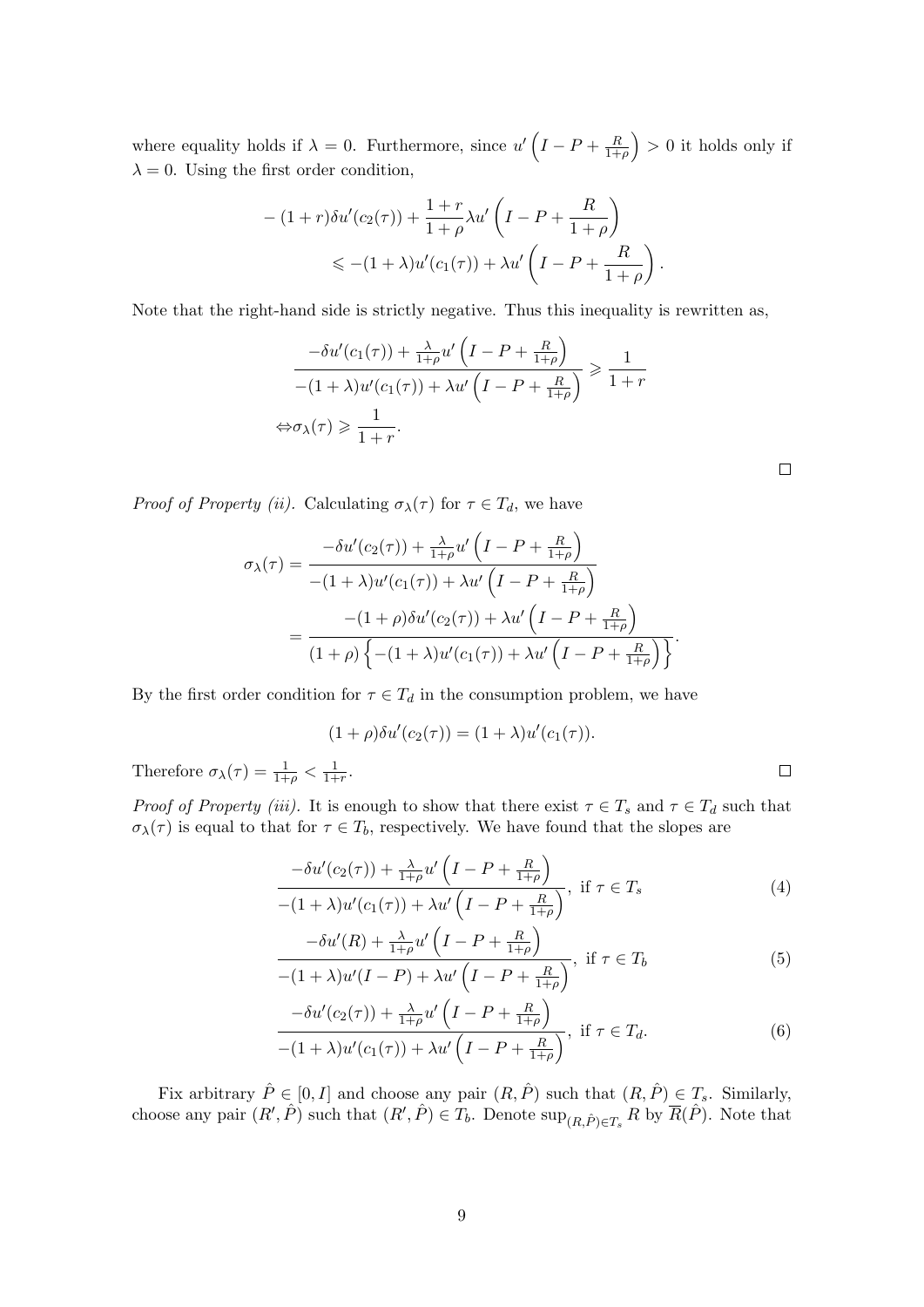

<span id="page-9-0"></span>Figure 2: Indifference curves

consumption function is continuous. According to the definitions of  $T_s$  and  $T_b$ , it follows that

$$
c_1(R, \hat{P}) \to I - \hat{P}, c_2(R, \hat{P}) \to \overline{R}(\hat{P})
$$
  

$$
c_1(R'\hat{P}) \to I - \hat{P}, c_2(R', \hat{P}) \to \overline{R}(\hat{P})
$$
  
as  $R \to \overline{R}(\hat{P})$  and  $R' \to \overline{R}(\hat{P})$ .

Then we have

$$
\lim_{R \to \overline{R}(\hat{P})} \sigma_{\lambda}(R, \hat{P}) = \frac{-\delta u'(\overline{R}(\hat{P})) + \frac{\lambda}{1+\rho} u'\left(I - \hat{P} + \frac{\overline{R}(\hat{P})}{1+\rho}\right)}{-(1+\lambda)u'(I - \hat{P}) + \lambda u'\left(I - \hat{P} + \frac{\overline{R}(\hat{P})}{1+\rho}\right)}
$$

$$
\lim_{R' \to \overline{R}(\hat{P})} \sigma_{\lambda}(R', \hat{P}) = \frac{-\delta u'(\overline{R}(\hat{P})) + \frac{\lambda}{1+\rho} u'\left(I - \hat{P} + \frac{\overline{R}(\hat{P})}{1+\rho}\right)}{-(1+\lambda)u'(I - \hat{P}) + \lambda u'\left(I - \hat{P} + \frac{\overline{R}(\hat{P})}{1+\rho}\right)},
$$

that is,  $\lim_{R\to\overline{R}(\hat{P})}\sigma_{\lambda}(R,\hat{P}) = \lim_{R'\to\overline{R}(\hat{P})}\sigma_{\lambda}(R',\hat{P})$ . Therefore the indifference curve is smoothly continuous at  $(\overline{R}(\hat{P}), \hat{P})$ . Similarly we can prove the latter half of property  $\Box$  $(iii)$ .

Even though the consumption patterns are different for  $\tau$ , this lemma states that indifference curves for fixed welfare are smooth. Thus we can use the standard method of welfare maximization. The indifference curve is shown in Figure 2. Here, the pension plan that satisfies feasibility is in the upper-left area of the line  $P = \frac{R}{1+}$  $\frac{R}{1+r}$ . Hence we find that optimal plans are determined at the tangent point of the indifference curve and the line of  $P = \frac{R}{1+}$  $\frac{R}{1+r}$ . According to the lemma 3.1, the indifference curve does not have any tangent to the line  $P = \frac{R}{1+r}$  $\frac{R}{1+r}$  at  $\tau \in T_s$  and  $\tau \in T_d$  if  $\lambda > 0$ . Thus, if  $\tau$  is [o](#page-9-0)ptimal, it is included in *T*<sup>*b*</sup> except the case of  $\lambda = 0$ . If  $\lambda = 0$ , since  $\sigma_{\lambda}(\tau_s) = \frac{1}{1+r}$ , all  $\tau_s \in T_s$  are optimal.

Let us consider optimal  $\tau$ . First[, we](#page-6-2) assume that  $\lambda > 0$ . As we discussed, it is enough to obtain optimal plans to consider  $\tau \in T_b$ . The optimal plan is determined at the tangent point of the indifference curve and  $P = \frac{R}{1+r}$  $\frac{R}{1+r}$ . Here, we have

$$
\sigma_{\lambda}(\tau_b) = \frac{-\delta u'(R) + \frac{\lambda}{1+\rho}u'\left(I - P + \frac{R}{1+\rho}\right)}{-(1+\lambda)u'(I - P) + \lambda u'\left(I - P + \frac{R}{1+\rho}\right)}.
$$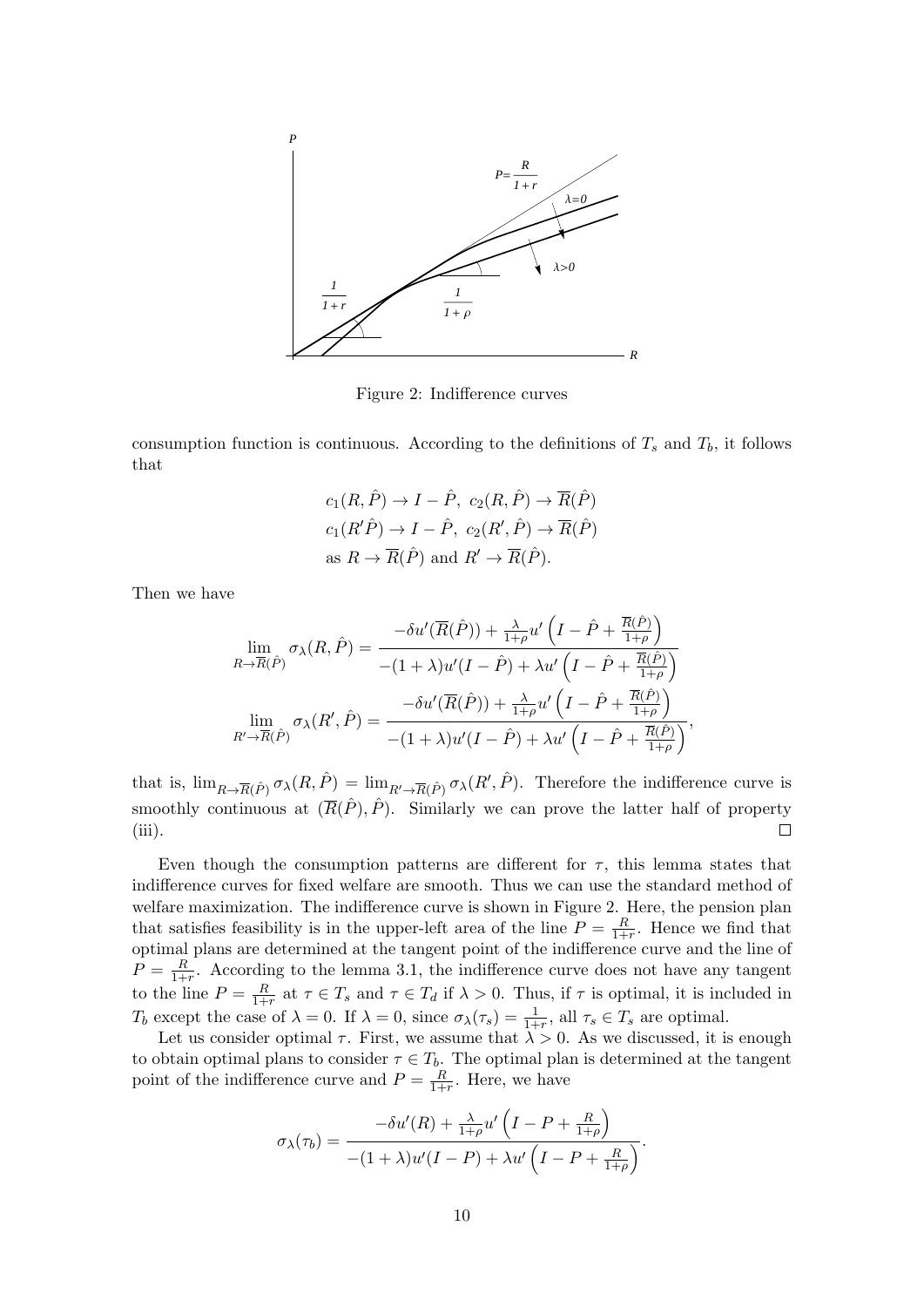Thus the necessary condition is

$$
\frac{-\delta u'(R) + \frac{\lambda}{1+\rho}u'\left(I - P + \frac{R}{1+\rho}\right)}{-(1+\lambda)u'(I - P) + \lambda u'\left(I - P + \frac{R}{1+\rho}\right)} = \frac{1}{1+r}.
$$

This can be rearranged as

$$
\lambda = \frac{(1+r)\delta u'(R) - u'(I-P)}{u'(I-P) - \frac{\rho - r}{1+\rho}u'\left(I-P + \frac{R}{1+\rho}\right)}.
$$

The denominator on the right-hand side is obviously positive since  $I - P \leqslant I - \frac{\rho - r}{1 + \rho}$  $\frac{\rho-r}{1+\rho}F$ and  $\frac{\rho-r}{1+\rho}$  < 1. However, we cannot state whether the numerator is positive or negative. Indeed,  $R = (1+r)P$  in the solution then the numerator is  $(1+r)\delta u'((1+r)P) - u'(I-P)$ . This is positive for a sufficiently small *P* but negative for a sufficiently large *P*. Since  $\lambda$ is greater than 0, in order to characterize the optimal plan, we consider only *P* such that  $(1 + r)\delta u'((1 + r)P) - u'(I - P) > 0$ . Define  $Q: \mathcal{P} \to \Lambda$  as

$$
Q(P) \equiv \frac{(1+r)\delta u'((1+r)P) - u'(I-P)}{u'(I-P) - \frac{\rho - r}{1+\rho}u'\left(I - \frac{\rho - r}{1+\rho}P\right)},\tag{7}
$$

where  $\mathscr{P} \equiv \{ P \in [0, I] : (1+r)\delta u'((1+r)P) - u'(I-P) > 0 \}.$ 

Let us see what properties *Q* has. Importantly, the following lemma says that the optimal  $\tau$  is unique for each  $\lambda > 0$ , that is, there exists an inverse function for *Q*.

<span id="page-10-0"></span>**Lemma 3.2.** *Q satisfies the following properties.*

- *(i) Q is strictly decreasing.*
- $(iii)$   $Q(P) \rightarrow \infty$  *as*  $P \rightarrow 0$ *.*
- $(iii)$   $Q(P) = 0$  *if P satisfies*  $(1 + r)\delta u'((1 + r)P) u'(I P) = 0$ *.*

*Proof of property (i).* Let *P* and *P*<sup> $\prime$ </sup> be arbitrary premiums such that  $P' > P$ . By the assumptions of  $u'(c) > 0$  and  $u''(c) < 0$ , we have

$$
u'(I - P') - \frac{\rho - r}{1 + \rho} u'\left(I - \frac{\rho - r}{1 + \rho}P'\right) > u'(I - P) - \frac{\rho - r}{1 + \rho} u'\left(I - \frac{\rho - r}{1 + \rho}P\right)
$$

and

$$
(1+r)\delta u'((1+r)P') - u'(I-P') < (1+r)\delta u'((1+r)P) - u'(I-P).
$$

So it follows that

$$
Q(P) = \frac{(1+r)\delta u'((1+r)P) - u'(I-P)}{u'(I-P) - \frac{\rho-r}{1+\rho}u'\left(I-\frac{\rho-r}{1+\rho}P\right)} > \frac{(1+r)\delta u'((1+r)P) - u'(I-P)}{u'(I-P') - \frac{\rho-r}{1+\rho}u'\left(I-\frac{\rho-r}{1+\rho}P'\right)}
$$
  
> 
$$
\frac{(1+r)\delta u'((1+r)P') - u'(I-P')}{u'(I-P') - \frac{\rho-r}{1+\rho}u'\left(I-\frac{\rho-r}{1+\rho}P'\right)} = Q(P').
$$

Therefore, *Q* is strictly decreasing.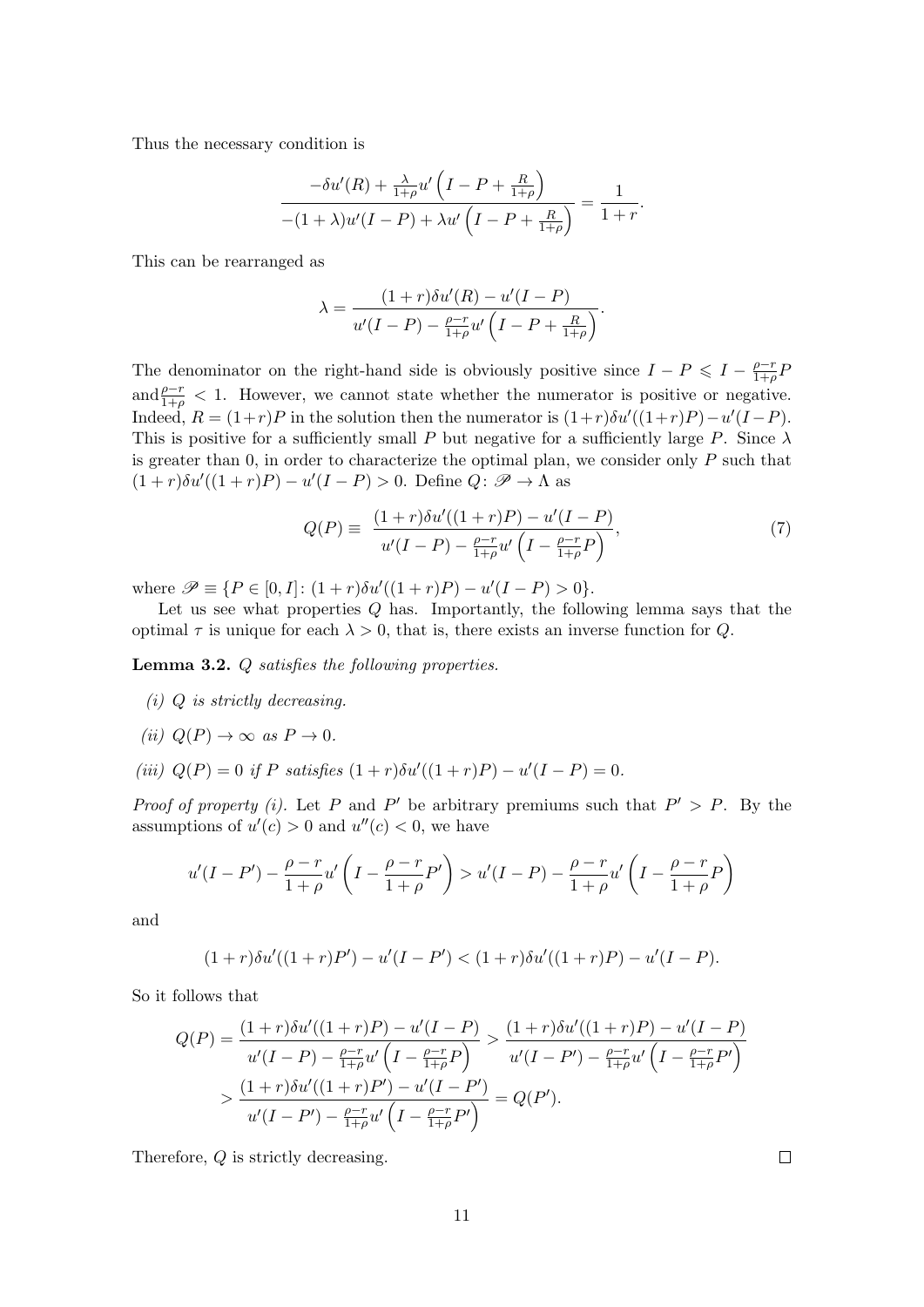*Proof of property (ii).* By assumption 2.3, we have

$$
\lim_{P \to 0} Q(P) = \lim_{P \to 0} \left[ \frac{(1+r)\delta u'((1+r)P) - u'(I-P)}{u'(I-P) - \frac{\rho - r}{1+\rho}u'\left(I - \frac{\rho - r}{1+\rho}P\right)} \right] = \infty.
$$

 $\Box$ 

 $\frac{\rho-r}{1+\rho}u'\left(I-\frac{\rho-r}{1+\rho}\right)$  $\left(\frac{\rho-r}{1+\rho}P\right)$  is positive for any  $P \leqslant I < \infty$ , *Proof of property (iii).* Since  $u'(I-P) - \frac{\rho - r}{1+\rho}$ the property is obvious.  $\Box$ 

The following theorem characterizes the optimal pension plan.

**Theorem 3.1.** *The optimal pension plan is determined by the inverse function of Q.*

<span id="page-11-0"></span>*Proof. Q* corresponds to an arbitrary pension premium  $P \in \mathcal{P}$  to type  $\lambda \in \Lambda$  whose optimal pension premium is *P*. By the lemma 3.2, *Q* is one to one function. In addition, properties (i) and (ii) say that *Q* is onto function. Therefore, for *Q*, there exists an inverse function that determines the optimal pension premium for any  $\lambda \in \Lambda$ .  $\Box$ 

Theorem 3.1 together with property (i) in t[he le](#page-10-0)mma 3.2 says that it is optimal to set a lower premium for consumers that feel greater temptation. This result can be understood by the following discussion. Consider the situation when a consumer does not save and not borrow a[t al](#page-11-0)l. His welfare function is rewritten as

$$
W(B(\tau);\lambda) = (1+\lambda)u(I-P) + \delta u((1+r)P) - \lambda u \left(I - \frac{\rho - r}{1+\rho}P\right)
$$
  
=  $u(I-P) + \delta u((1+r)P) - \lambda \left[u\left(I - \frac{\rho - r}{1+\rho}P\right) - u(I-P)\right].$ 

The summation of the first and second terms represents the utility of consumption and the third term represents the cost of self-control. Differentiate both sides with *P* and we have the marginal utility minus the marginal cost of *P*,

$$
\frac{\partial W(B(\tau);\lambda)}{\partial P} = -u'(I-P) + (1+r)\delta u'((1+r)P)
$$

$$
-\lambda \left[ -u'\left(I - \frac{\rho - r}{1+\rho}P\right)\left(\frac{\rho - r}{1+\rho}\right) + u'(I-P) \right].
$$

The first-order condition says that the marginal utility equals the marginal cost at optimal *P*. Differentiate this again with *P* and we have

$$
\frac{\partial^2 W(B(\tau);\lambda)}{\partial P^2} = u''(I-P) + (1+r)^2 \delta u''((1+r)P)
$$

$$
- \lambda \left[ u''\left(I - \frac{\rho - r}{1+\rho}P\right) \left(\frac{\rho - r}{1+\rho}\right)^2 - u''(I-P) \right].
$$

By assumption 2.2, the marginal utility decreases as *P* increases. And in the proof of the lemma 3.2, we have seen that the marginal cost increases as *P* does. Note that the increase in  $\lambda$  raises the marginal cost and we can see that *P*, at the point where marginal utility equals marginal cost, moves lower. Therefore, higher  $\lambda$  implies lower  $P(\lambda)$ . Intuitively, the increase in *[P](#page-4-0)* has two effects. One effect reduces the amount of money the consumer can us[e w](#page-10-0)hen she is young. For the optimal plan, it holds that  $R = (1 + r)P$ . Hence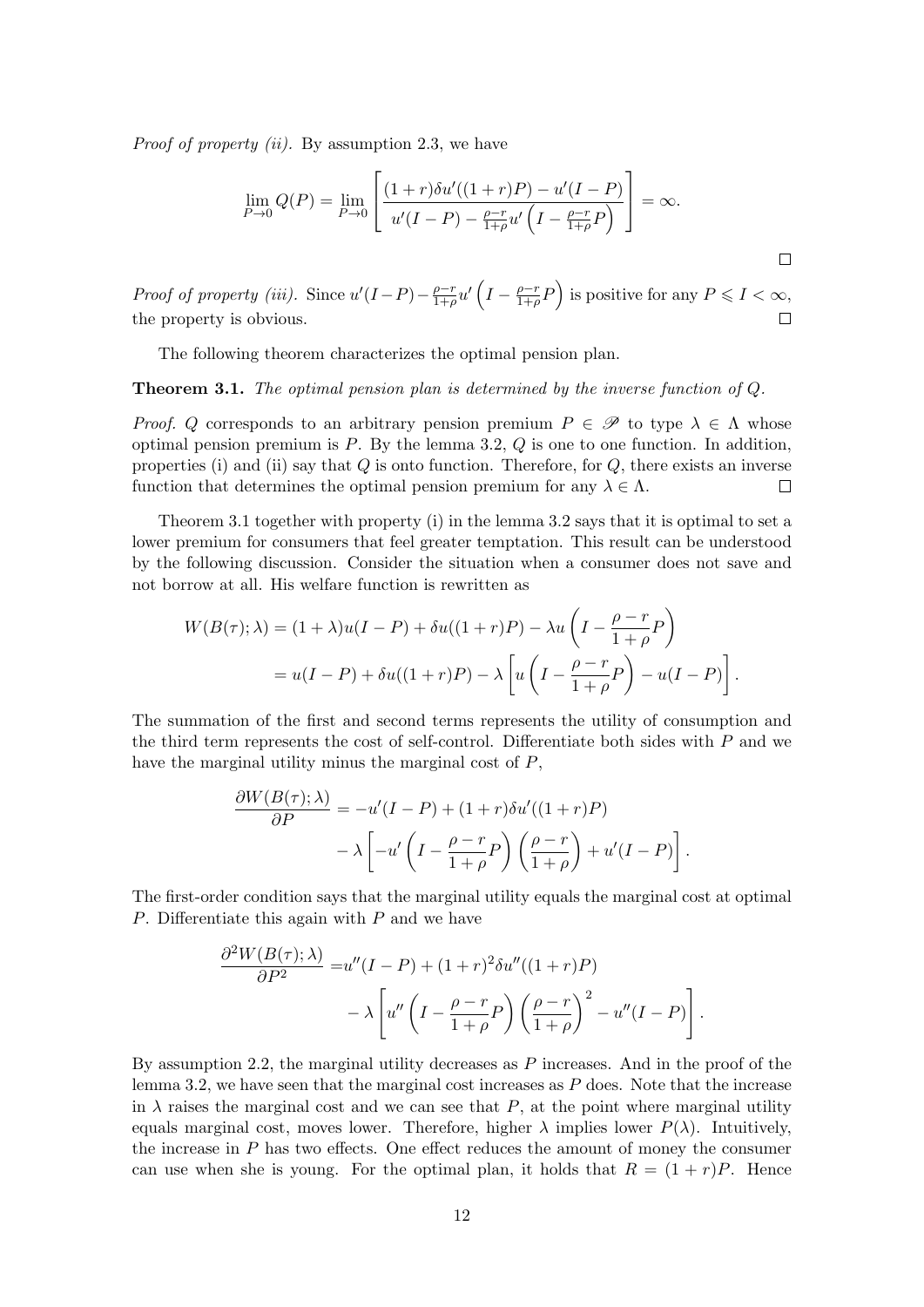

<span id="page-12-0"></span>Figure 3: Optimal plans

the increase of *P* means the increase of *R*. Thus another effect enlarges the amount of money that the consumer can borrow when she is young and it increases the temptation of borrowing. For consumers with larger  $\lambda$ , the latter effect is stronger. Therefore to avoid a high self-control cost, it is not proper to apply a large pension premium to a consumer with large  $\lambda$ . This result can be understood also by a picture. In Figure 3, each of three indifference curves for  $\tau_L, \tau_M, \tau_H$ , where  $\tau_L < \tau_M < \tau_H$ , is a tangent to line  $P = \frac{R}{1+}$  $\frac{R}{1+r}$ . The tangent points are the optimal plans. Obviously, as  $\lambda$  increases, the optimal plan is determined in the lower-left area of the plane.

At the end of this subsection, we consider the value of  $(1+r)\delta u'((1+r)P) - u'(I-P)$  $(1+r)\delta u'((1+r)P) - u'(I-P)$  $(1+r)\delta u'((1+r)P) - u'(I-P)$ in property (iii). It is equivalent to the amount of saving when  $\lambda = 0$  and there is no pension policy. We have already shown that any  $\tau \in T_s^0$  is optimal for a consumer with  $\lambda = 0$ . That is, when a consumer does not feel any temptation, it is optimal to impose an arbitrary premium between 0 and the optimal amount of saving. This is a well-known result: if the pension earns the same interest rate as private savings, these two ways of saving are indifferent and so the pension does not improve welfare (For example, see Samuelson, 1975). Interestingly, however, when a consumer has  $\lambda > 0$ , this result does not hold. Even if the interest rates are equal to each other, the private saving and the pension are not equivalent.

#### **[3.2 Two typ](#page-30-0)es of consumers**

In this section, we consider two types of heterogeneous consumers. The assumption of complete information is a useful benchmark. So we begin with the situation where the government knows what type each consumer has. Denote the types as  $\lambda_L$  and  $\lambda_H$ , where  $0 < \lambda_L < \lambda_H$ . And the population of  $\lambda_L$  and  $\lambda_H$  are  $n_L$  and  $n_H$ , respectively, where we assume that  $n_L > 0$ ,  $n_H > 0$  and  $n_L + n_H = 1$ . Note that, unlike in the identical-type case, we cannot state that  $R = (1+r)P$  is always satisfied at optimal schedules since there may be transfer between the types.

Remember that the marginal welfare of *P* for each agent is negative. Hence the pension schedule  $S \equiv \{\tau_L, \tau_H\}$  such that  $P_L > \frac{R_L}{1+r}$  and  $P_H > \frac{R_H}{1+r}$  is not optimal since the schedule satisfies the feasibility constraint slackly, so that a sufficiently small decrease in  $P$  is feasible and improves social welfare. It is also clear that the pension schedule such that  $P_L < \frac{R_L}{1+r}$ and  $P_H < \frac{R_H}{1+r}$  is not feasible.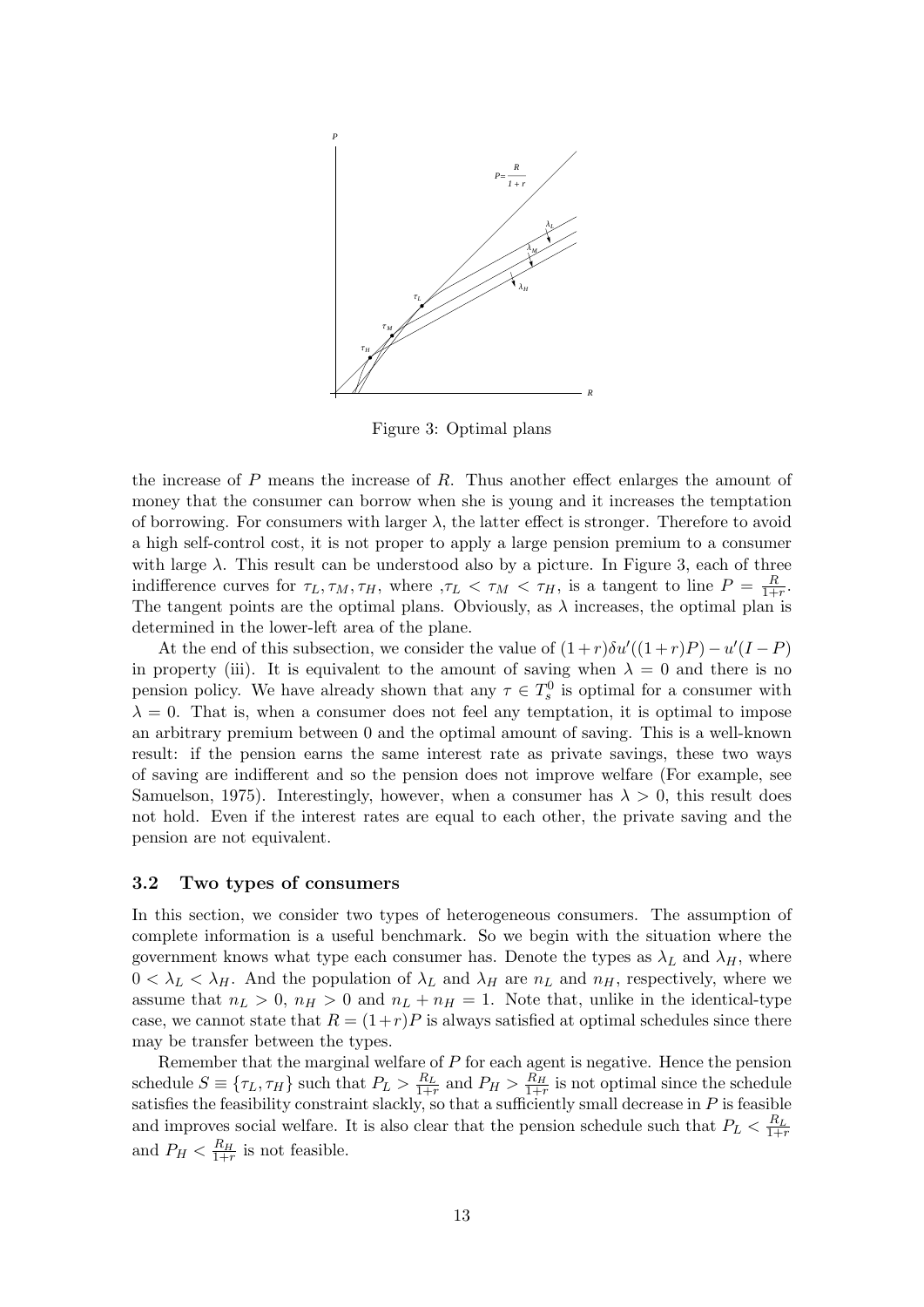

Figure 4: Individually feasible schedules for  $(\hat{R},\hat{P})$ 

In addition, the following lemma holds.

**Lemma 3.3.** *If a pension schedule*  $\{\hat{\tau}_L, \hat{\tau}_H\}$  *is feasible, then the schedules*  $\{\tau_L, \tau_H\}$  *such that*

<span id="page-13-0"></span>
$$
\left[P_L \geqslant \frac{R_L - \hat{R}_L}{1+r} + \hat{P}_L, \tau_H = \hat{\tau}_H\right]
$$
\n<sup>(8)</sup>

<span id="page-13-1"></span>*or*

$$
\left[P_H \geqslant \frac{R_H - \hat{R}_H}{1+r} + \hat{P}_H, \tau_L = \hat{\tau}_L\right]
$$
\n<sup>(9)</sup>

*are also feasible.*

*Proof.* Without loss of generality, we show that the schedule that satisfies  $(8)$  is feasible. Suppose that  $\{\hat{\tau}_L,\hat{\tau}_H\}$  is feasible; that is,

$$
(1+r)(nL\hat{P}_L + nH\hat{P}_H) \ge nL\hat{R}_L + nH\hat{R}_H
$$
  

$$
\Leftrightarrow (1+r)nL\hat{P}_L \ge -(1+r)nH\hat{P}_H + nL\hat{R}_L + nH\hat{R}_H.
$$
(10)

Choose a schedule such that  $P_L \geqslant \frac{R_L - \hat{R}_L}{1+r} + \hat{P}_L, \tau_H = \hat{\tau}_H$  arbitrarily. Then it follows that

$$
P_L \ge \frac{R_L - \hat{R}_L}{1+r} + \hat{P}_L
$$
  

$$
\Leftrightarrow (1+r)n_L P_L - n_L (R_L - \hat{R}_L) \ge (1+r)n_L \hat{P}_L.
$$

Together with (10), we have

$$
(1+r)nLPL - nL(RL - \hat{R}L) + (1+r)nH\hat{P}H \ge nL\hat{R}L + nH\hat{R}H
$$
  

$$
\Leftrightarrow (1+r)(nLPL + nH\hat{P}H) \ge nLRL + nH\hat{R}H.
$$

By  $\tau_H = \hat{\tau}_H$ , it follows that

$$
(1+r)(nLPL + nHPH) \geqslant nLRL + nHRH.
$$

Thus, the schedule  $\{\tau_L, \tau_H\}$  is feasible. We can show the feasibility of the schedule that satisfies (9).  $\Box$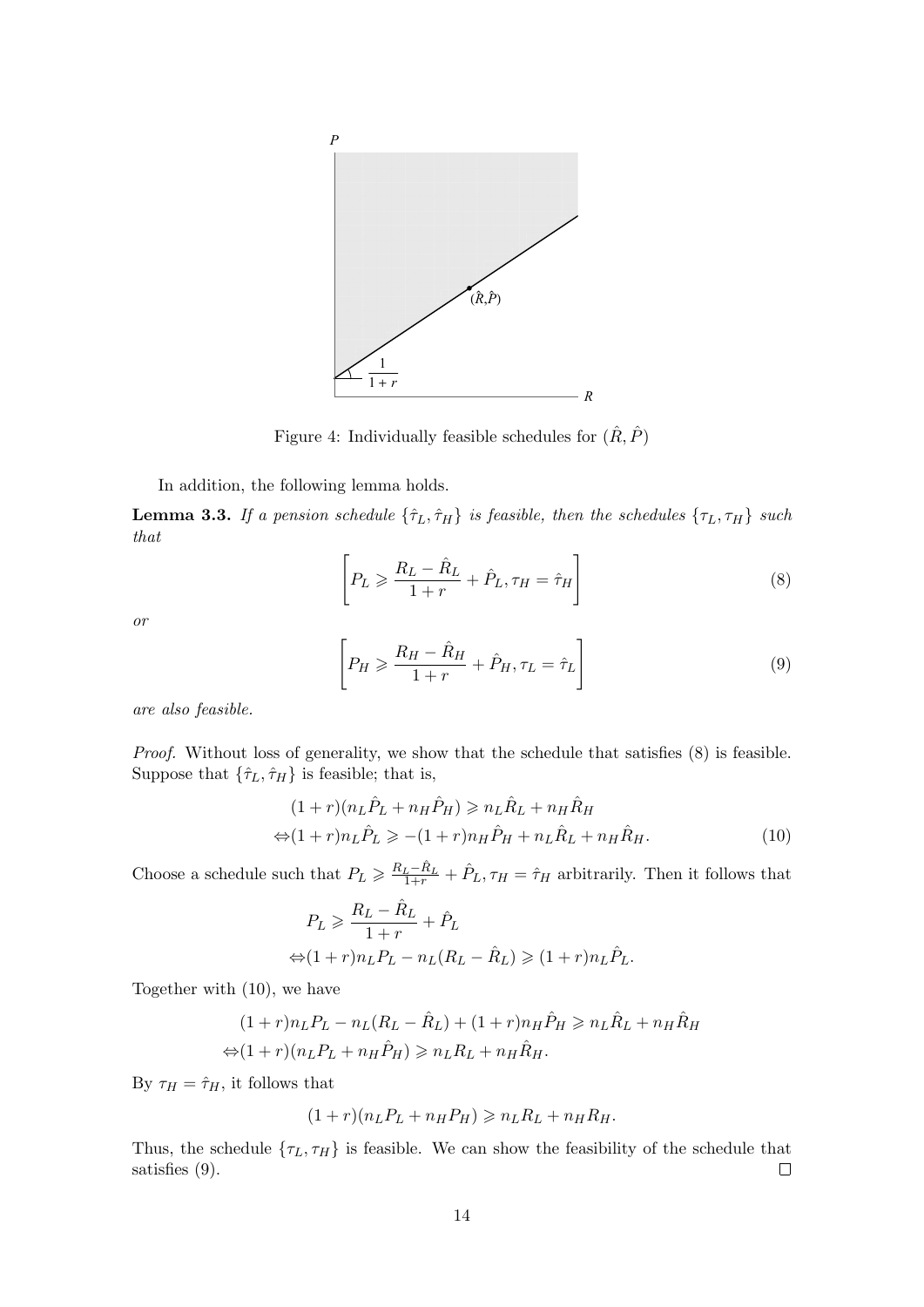

<span id="page-14-0"></span>Figure 5:  $\tau$  is not optimal plan

For a given plan  $(\hat{\tau}_{\lambda})$ , we call the plans  $\tau_{\lambda}$  that satisfy  $P_{\lambda} \geq \frac{R_{\lambda} - \hat{R}_{\lambda}}{1+r} + \hat{P}_{\lambda}$  individually feasible. Figure 4 depicts the set of schedules that is individually feasible for  $(R, P)$ . The lemma 3.3 is useful for searching for solutions. For example, in Figure 5,  $\sigma_{\lambda}(\tau)$  is lower than  $\frac{1}{1+r}$ . Note that with complete information, we can ignore the incentive compatibility conditions. Hence a pension plan for another type can be fixed arbitrarily. Then there is room for the [i](#page-13-0)mprovement. Indeed, obviously  $\tau_{\lambda}$  is not optimal since we can find individ[uall](#page-13-1)y feasible and more preferable plans in the hatched area in [th](#page-14-0)e Figure. The point is that if this improvement is available, it works individually; that is, it does not need transfer between types. Thus this is a Pareto improvement.

The next lemma is important for proving the lemma 3.5.

**Lemma 3.4.** For any  $\lambda \in \Lambda \subseteq \mathbb{R}_+$ ,  $\tau$  such that  $\sigma_{\lambda}(\tau) = \frac{1}{1+r}$  satisfies  $R > 0$ .

*Proof.* Fix arbitrary  $\lambda \in \Lambda \subseteq \mathbb{R}_+$  and choose  $\tau$  such [tha](#page-14-1)t  $\sigma_\lambda(\tau) = \frac{1}{1+r}$ . Note that  $\sigma_{\lambda}(\tau) = \frac{1}{1+r}$  implies  $\tau \in T_b$ .  $\sigma_{\lambda}(\tau)$  is equal to

$$
\frac{-\delta u'(R) + \frac{\lambda}{1+\rho}u'\left(I-P+\frac{R}{1+\rho}\right)}{-(1+\lambda)u'(I-P) + \lambda u'\left(I-P+\frac{R}{1+\rho}\right)}.
$$

Then, by assumption 2.3,

$$
\lim_{R \to 0} \frac{-\delta u'(R) + \frac{\lambda}{1+\rho} u'\left(I - P + \frac{R}{1+\rho}\right)}{-(1+\lambda)u'(I - P) + \lambda u'\left(I - P + \frac{R}{1+\rho}\right)}
$$
\n
$$
= \frac{-\lim_{R \to 0} \delta u'(R) + \frac{\lambda}{1+\rho} u'(I - P)}{-u'(I - P)}
$$
\n
$$
= \frac{-\infty}{-u'(I - P)} = \infty.
$$

Since  $\sigma_{\lambda}(\tau)$  is decreasing in *R*,  $\tau$  such that  $\sigma_{\lambda}(\tau) = \frac{1}{1+r}$  satisfies *R* > 0.

The following lemma, derived from the previous lemma gives the condition for optimality.

 $\Box$ 

<span id="page-14-1"></span>**Lemma 3.5.** In the optimal schedule with complete information  $\{\tau_L, \tau_H\}$ , both  $\sigma_L(\tau_L)$ *and*  $\sigma_H(\tau_H)$  *are equal to*  $\frac{1}{1+r}$ *.*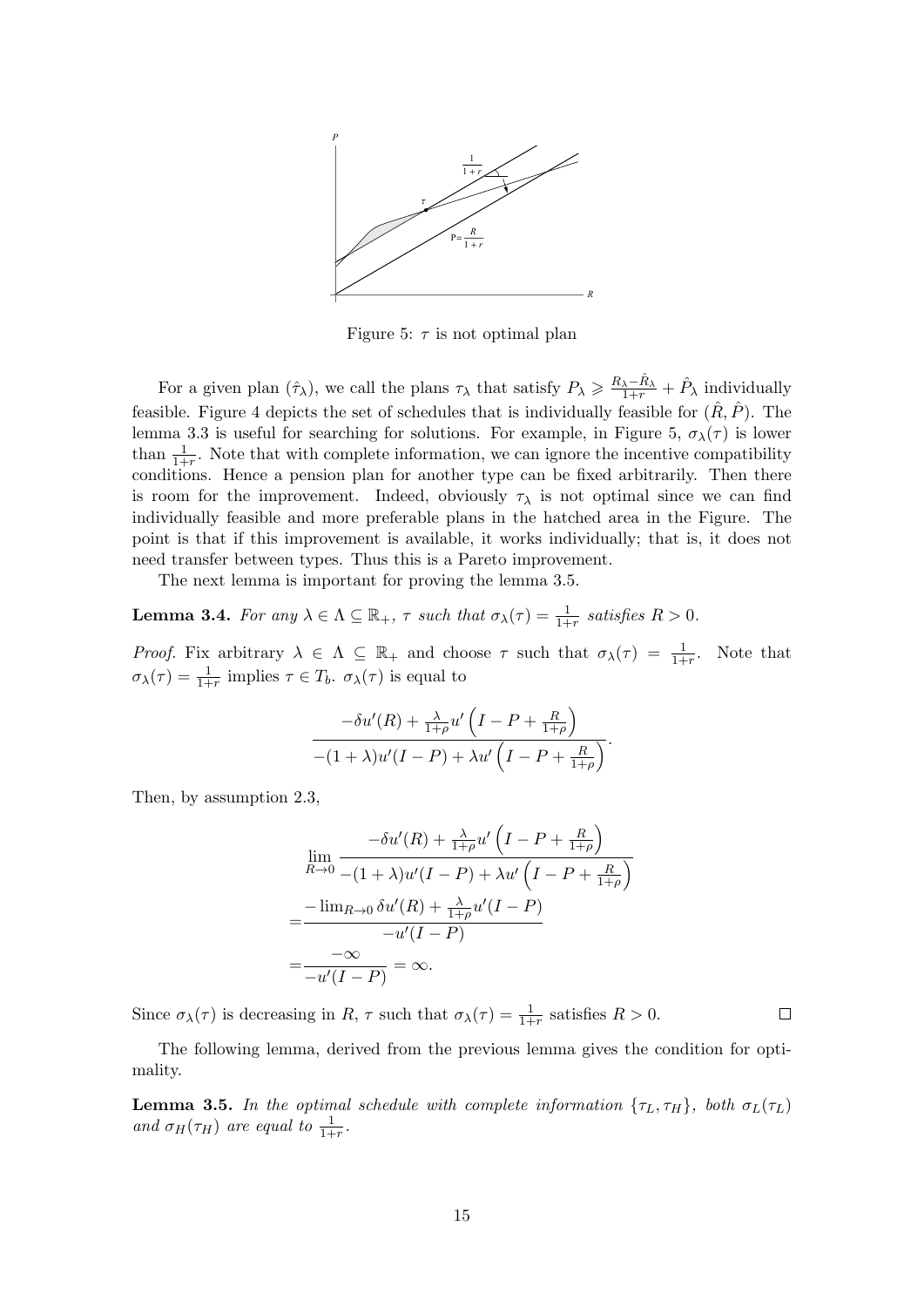*Proof.* Suppose that either  $\sigma_L(\tau_L)$  or  $\sigma_H(\tau_H)$  is not equal to  $\frac{1}{1+r}$ . Without loss of generality, suppose that  $\sigma_L(\lambda_L) \neq \frac{1}{1+1}$  $\frac{1}{1+r}$ .

(i)  $\sigma_L(\tau_L) > \frac{1}{1+1}$ 1+*r*

Consider  $\varepsilon_1$ ,  $\varepsilon_2 > 0$  such that  $\varepsilon_2 = \frac{\varepsilon_1}{1+r}$ . For such  $\varepsilon_1$  and  $\varepsilon_2$ , let  $R' \equiv R_L + \varepsilon_1$  and  $P' \equiv P_L + \varepsilon_2$ . Then it follows that

$$
\varepsilon_2 = \frac{\varepsilon_1}{1+r}
$$
  
\n
$$
\Leftrightarrow P_L + \varepsilon_2 = \frac{R_L + \varepsilon_1 - R_L}{1+r} + P_L
$$
  
\n
$$
\Leftrightarrow P' = \frac{R' - R_L}{1+r} + P_L,
$$

that is,  $\tau' = (R', P')$  is individually feasible by lemma 3.3. The line represented by this equation has the slope of  $\frac{1}{1+r}$  on *R-P* plane and passes through  $(R_L, P_L)$ . Furthermore, the marginal rate of substitution at  $\tau_L$  is  $\sigma_L(\tau_L) > \frac{1}{1+1}$  $\frac{1}{1+r}$ . Thus for sufficiently small  $\varepsilon_1$ and  $\varepsilon_2$ ,  $\tau'$  brings more individual welfare. Since there exists an another schedule that is feasible and preferable to  $\{\tau_L, \tau_H\}$ ,  $\{\tau_L, \tau_H\}$  is not opti[mal.](#page-13-1)

(ii)  $\sigma_L(\tau_L) < \frac{1}{1+1}$ 1+*r*

Consider  $\varepsilon_1, \varepsilon_2 > 0$ , which satisfies that  $\varepsilon_2 = \frac{\varepsilon_1}{1+r}$ . For such  $\varepsilon_1$  and  $\varepsilon_2$ , let  $R' \equiv R_L - \varepsilon_1$ and  $P' \equiv P_L - \varepsilon_2$ . Here, for  $\tau_L$  such that  $\sigma_L(\tau_L) < \frac{1}{1+\varepsilon_2}$  $\frac{1}{1+r}$ , it is satisfied that  $R > 0$  by the lemma 3.4. Then, similar to the previous case, it is satisfied that

$$
\varepsilon_2 = \frac{\varepsilon_1}{1+r}
$$
  
\n
$$
\Leftrightarrow P_L - \varepsilon_2 = \frac{R_L - \varepsilon_1 - R_L}{1+r} + P_L
$$
  
\n
$$
\Leftrightarrow P' = \frac{R' - R_L}{1+r} + P_L,
$$

that is,  $\tau' = (R', P')$  is individually feasible by the lemma 3.3. This line has the slope of 1  $\frac{1}{1+r}$  and passes through  $(R_L, P_L)$ . Furthermore, the marginal rate of substitution at  $\tau_L$  is  $\sigma_L(\tau_L) \, < \, \frac{1}{1+1}$  $\frac{1}{1+r}$ . Thus, for sufficiently small  $\varepsilon_1$  and  $\varepsilon_2$ ,  $\tau'$  brings more individual welfare. Since there exists another schedule that is feasible and pre[fera](#page-13-1)ble to  $\{\tau_L, \tau_H\}$ ,  $\{\tau_L, \tau_H\}$  is not optimal.  $\Box$ 

By the lemma 3.5, if a pension schedule is optimal, it holds that  $\sigma_{\lambda}(\tau) = \frac{1}{1+r}$  for all  $\lambda \in \Lambda$ . Together with the lemma 3.4, if a pension schedule is optimal, we have  $R_{\lambda} > 0$ for all  $\lambda \in \Lambda$ . That is, if a consumer feels temptation, the funded pension improves social welfare.

Here, we have [the](#page-14-1) following result.

**Theorem 3.2.** *If*  $\lambda \neq \lambda'$ , *it is not optimal that*  $\tau_{\lambda} = \tau_{\lambda'}$ *.* 

*Proof.* Consider an arbitrary  $\lambda$ ,  $\lambda'$ . By the lemma 3.5, if the singleton schedule of  $\{\tau\}$  is optimal, it is satisfied that

$$
\frac{-\delta u'(R) + \frac{\lambda}{1+\rho}u'\left(I - P + \frac{R}{1+\rho}\right)}{(1+\lambda)u'(I - P) + \lambda u'\left(I - P + \frac{R}{1+\rho}\right)} = \frac{1}{1+r}
$$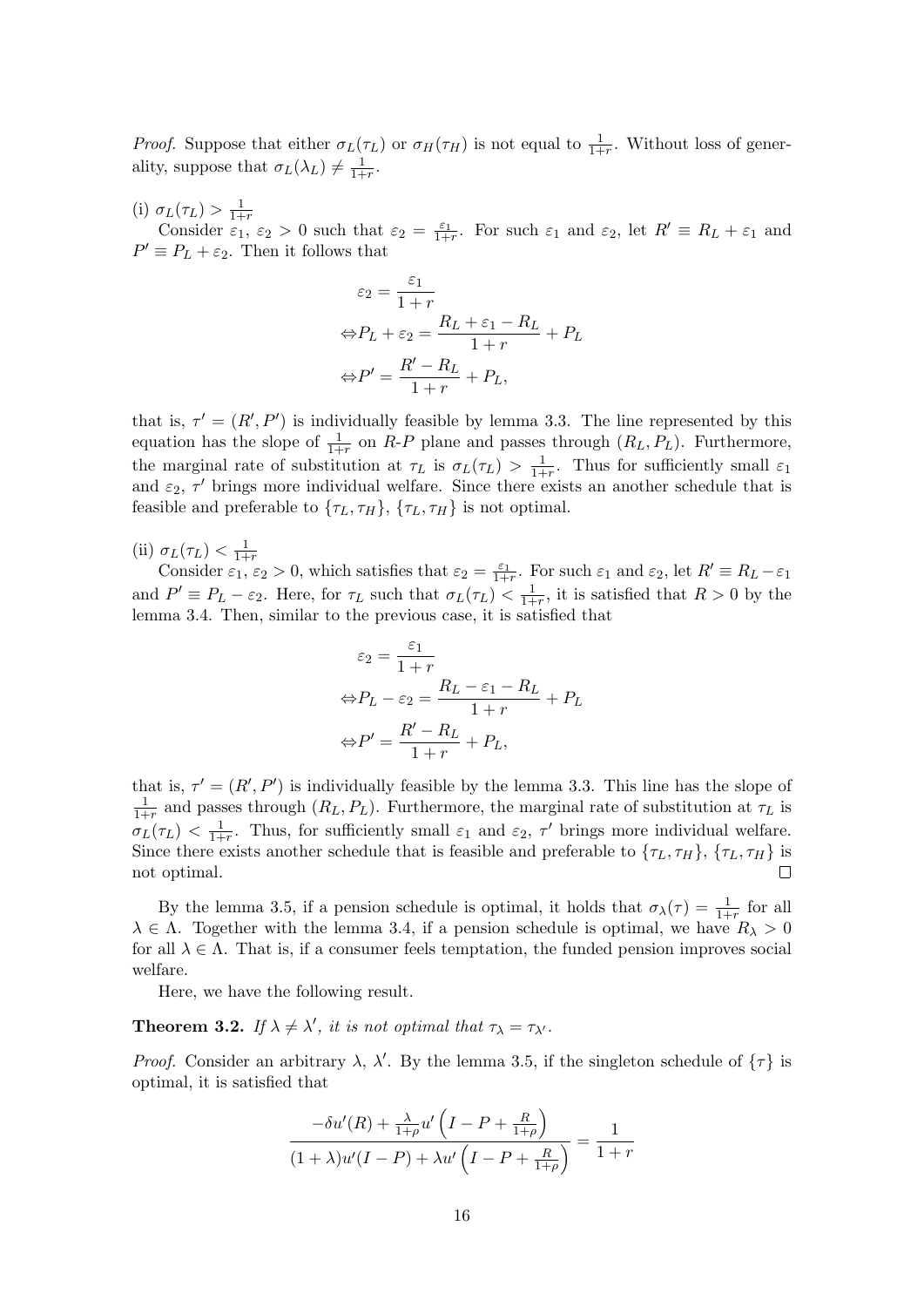and

$$
\frac{-\delta u'(R) + \frac{\lambda'}{1+\rho}u'\left(I - P + \frac{R}{1+\rho}\right)}{(1+\lambda')u'(I - P) + \lambda'u'\left(I - P + \frac{R}{1+\rho}\right)} = \frac{1}{1+r},
$$

then it must be follow that

$$
\frac{-\delta u'(R) + \frac{\lambda}{1+\rho}u'\left(I - P + \frac{R}{1+\rho}\right)}{(1+\lambda)u'(I - P) + \lambda u'\left(I - P + \frac{R}{1+\rho}\right)} = \frac{-\delta u'(R) + \frac{\lambda'}{1+\rho}u'\left(I - P + \frac{R}{1+\rho}\right)}{(1+\lambda')u'(I - P) + \lambda'u'\left(I - P + \frac{R}{1+\rho}\right)}.
$$
(11)

This is a necessary condition for  $\tau$  is optimal. For simplicity, we abbreviate some parts of (11) as follows:

<span id="page-16-0"></span>
$$
A \equiv -\delta u'(R)
$$
  
\n
$$
B \equiv \frac{1}{1+\rho} u'\left(I - P + \frac{R}{1+\rho}\right)
$$
  
\n
$$
C \equiv u'(I - P)
$$
  
\n
$$
D \equiv u'(I - P) + u'\left(I - P + \frac{R}{1+\rho}\right).
$$

Then (11) is rewritten to,

$$
\frac{A + \lambda B}{C + \lambda D} = \frac{A + \lambda' B}{C + \lambda' D}
$$

$$
\Leftrightarrow (A + \lambda B)(C + \lambda' D) = (A + \lambda' B)(C + \lambda D)
$$

$$
\Leftrightarrow (\lambda - \lambda')(AD - BC) = 0.
$$

By assumption 2.2,  $AD = -\delta u'(R) \left[ u'(I-P) + u'(I-P) + \frac{R}{1+} \right]$  $\left(\frac{R}{1+\rho}\right)$  is strictly negative  $\frac{1}{1+\rho}u'\left( I-P+\frac{R}{1+\rho}\right)$  $\int u'(I - P)$  is strictly positive, it must be that  $\lambda = \lambda'$ . and  $BC = \frac{1}{1+}$ 1+*ρ* This implies (11), necessary condition for singleton schedule to be optimal, is satisfied only if  $\lambda = \lambda'$ .  $\Box$ 

That is, if consumers have different strength of temptation, applying a common pension plan is not op[tim](#page-16-0)al. This is consistent with our first intuition.

Next we construct the optimal schedule in this situation. To obtain a precise result, henceforth we specialize in the normative utility function as  $u(c) = \log c$  for all  $c \in \mathbb{R}_+$ . log *c* satisfies assumptions 2.2 and 2.3. For this specialized utility function, we have the following consumptions:

$$
c_1(\tau) = \begin{cases} \frac{(1+\lambda)\left((1+r)(I-P)+R\right)}{(1+r)(1+\delta+\lambda)} & \text{if } 0 \leqslant P < I - \frac{(1+\lambda)R}{(1+r)\delta} \\ I-P & \text{if } I - \frac{(1+\lambda)R}{(1+r)\delta} \leqslant P \leqslant I - \frac{(1+\lambda)R}{(1+\rho)\delta} \\ \frac{(1+\lambda)\left((1+\rho)(I-P)+R\right)}{(1+\rho)(1+\delta+\lambda)} & \text{otherwise,} \end{cases}
$$

$$
c_2(\tau) = \begin{cases} \frac{\delta\left((1+r)(I-P)+R\right)}{1+\delta+\lambda} & \text{if } 0 \leqslant P < I - \frac{(1+\lambda)R}{(1+r)\delta} \\ R & \text{if } I - \frac{(1+\lambda)R}{(1+r)\delta} \leqslant P \leqslant I - \frac{(1+\lambda)R}{(1+\rho)\delta} \\ \frac{\delta\left((1+\rho)(I-P)+R\right)}{1+\delta+\lambda} & \text{otherwise.} \end{cases}
$$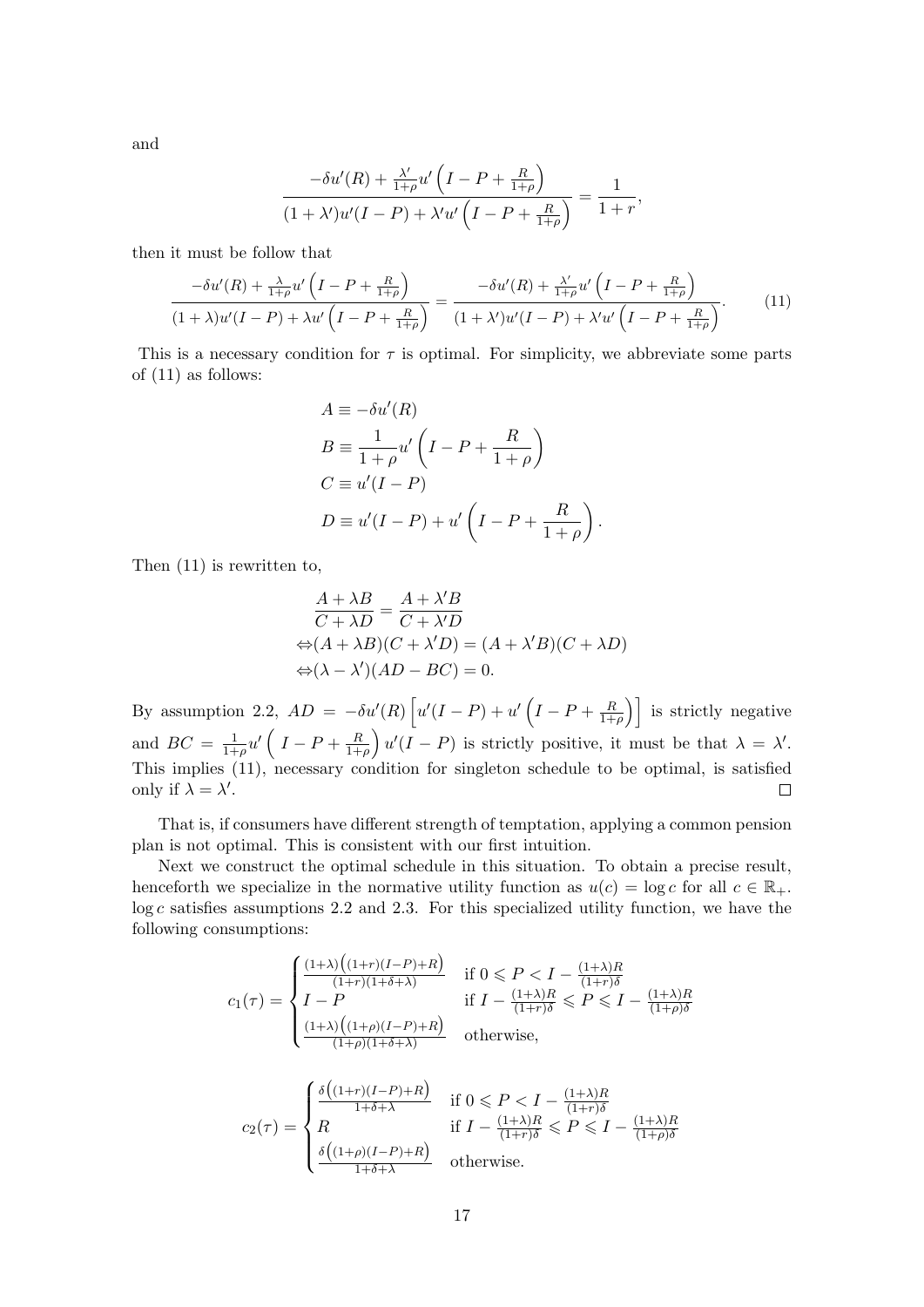Next we consider the locus of points at which  $\sigma_{\lambda}(\tau)$  equals  $\frac{1}{1+r}$ . According to the lemma 1+*r* 3.1, it is enough to obtain the locus to consider  $\tau$  such that  $I - \frac{(1+\lambda)R}{(1+r)\delta} \leqslant P \leqslant I - \frac{(1+\lambda)R}{(1+\rho)\delta}$  $\frac{(1+\lambda)R}{(1+\rho)\delta}$ . Consider an arbitrary  $\lambda \in \Lambda$ . Then the individual welfare for such  $\tau$  is

$$
W(B(\tau);\lambda) = (1+\lambda)\log(I-P) + \delta\log(R) - \lambda\log\left(I-P+\frac{R}{1+\rho}\right).
$$

We have

$$
\sigma_{\lambda}(\tau) = \frac{-\frac{\delta}{R} + \frac{\lambda}{(1+\rho)(I-P)+R}}{-\frac{1+\lambda}{I-P} + \frac{(1+\rho)\lambda}{(1+\rho)(I-P)+R}}.
$$

The relation between *P* and *R* such that  $\sigma_{\lambda}(\tau) = \frac{1}{1+r}$  is as follows:

$$
P = I - K_{\lambda}R,
$$
  
\n
$$
K_{\lambda} \equiv \frac{1 + \rho + (1 + r)(\lambda - \delta) + \sqrt{(1 + r)^2 \delta^2 + (1 + \rho + (1 + r)\lambda)^2 + 2\delta(1 + r)(1 + (1 - r)\lambda + (1 + 2\lambda)\rho)}}{2\delta(1 + r)(1 + \rho)}.
$$

**Proposition 3.1.** For any  $\lambda > 0$  and  $\lambda' > 0$  such that  $\lambda \neq \lambda'$ , if  $\sigma_{\lambda}(\tau) = \sigma_{\lambda'}(\tau') = \frac{1}{1+r}$ , *then*  $\tau \neq \tau'$ .

*Proof.* Fix arbitrarily  $\lambda > 0$  and  $\lambda' > 0$  such that  $\lambda \neq \lambda'$ . Suppose that for  $\tau$  and  $\tau'$ ,  $\sigma_{\lambda}(\tau) = \sigma_{\lambda'}(\tau') = \frac{1}{1+r}$ . Then it holds that  $P = I - K_{\lambda}R$  and  $P' = I - K_{\lambda'}R'$ . Note that the relation between  $P$  and  $R$  and that between  $P'$  and  $R'$  are linear with the slopes of  $−K_{\lambda}$  and  $−K_{\lambda'}$ , respectively. We show that if  $\lambda > \lambda'$ , then  $K_{\lambda} > K_{\lambda'}$ . Calculating  $K_{\lambda} - K_{\lambda}$ <sup>*'*</sup>, we have

$$
K_{\lambda} - K_{\lambda'}
$$
\n
$$
= \frac{1 + \rho + (1 + r)(\lambda - \delta) + \sqrt{(1 + r)^2 \delta^2 + (1 + \rho + (1 + r)\lambda)^2 + 2\delta(1 + r)(1 + (1 - r)\lambda + (1 + 2\lambda)\rho)}}{2\delta(1 + r)(1 + \rho)}
$$
\n
$$
- \frac{1 + \rho + (1 + r)(\lambda' - \delta) + \sqrt{(1 + r)^2 \delta^2 + (1 + \rho + (1 + r)\lambda')^2 + 2\delta(1 + r)(1 + (1 - r)\lambda' + (1 + 2\lambda')\rho)}}{2\delta(1 + r)(1 + \rho)}
$$
\n
$$
= \frac{(1 + r)\lambda + \sqrt{(1 + r)^2 \delta^2 + (1 + \rho + (1 + r)\lambda)^2 + 2\delta(1 + r)(1 + (1 - r)\lambda + (1 + 2\lambda)\rho)}}{2\delta(1 + r)(1 + \rho)}
$$
\n
$$
- \frac{(1 + r)\lambda' + \sqrt{(1 + r)^2 \delta^2 + (1 + \rho + (1 + r)\lambda')^2 + 2\delta(1 + r)(1 + (1 - r)\lambda' + (1 + 2\lambda')\rho)}}{2\delta(1 + r)(1 + \rho)}
$$

Comparing inside the square roots, the former is larger than the latter. Thus we have *K*<sub> $\lambda$ </sub> > *K*<sub> $\lambda$ </sub><sup>*'*. Though *τ* = *τ*<sup>*'*</sup> holds only if *R* = *R'* = 0, *R* > 0 and *R'* > 0 by the lemma 3.4.</sup> Therefore  $\tau \neq \tau'$ .  $\Box$ 

This proposition states that the point at which the indifference curve of each consumer is tangential to the feasibility frontier differs according to the type.

By the lemma 3.5, the optimal schedule satisfies that  $\sigma_L(\tau_L) = \sigma_H(\tau_H) = \frac{1}{1+r}$  so we have

$$
P_L = I - K_L R_L
$$
  

$$
P_H = I - K_H R_H.
$$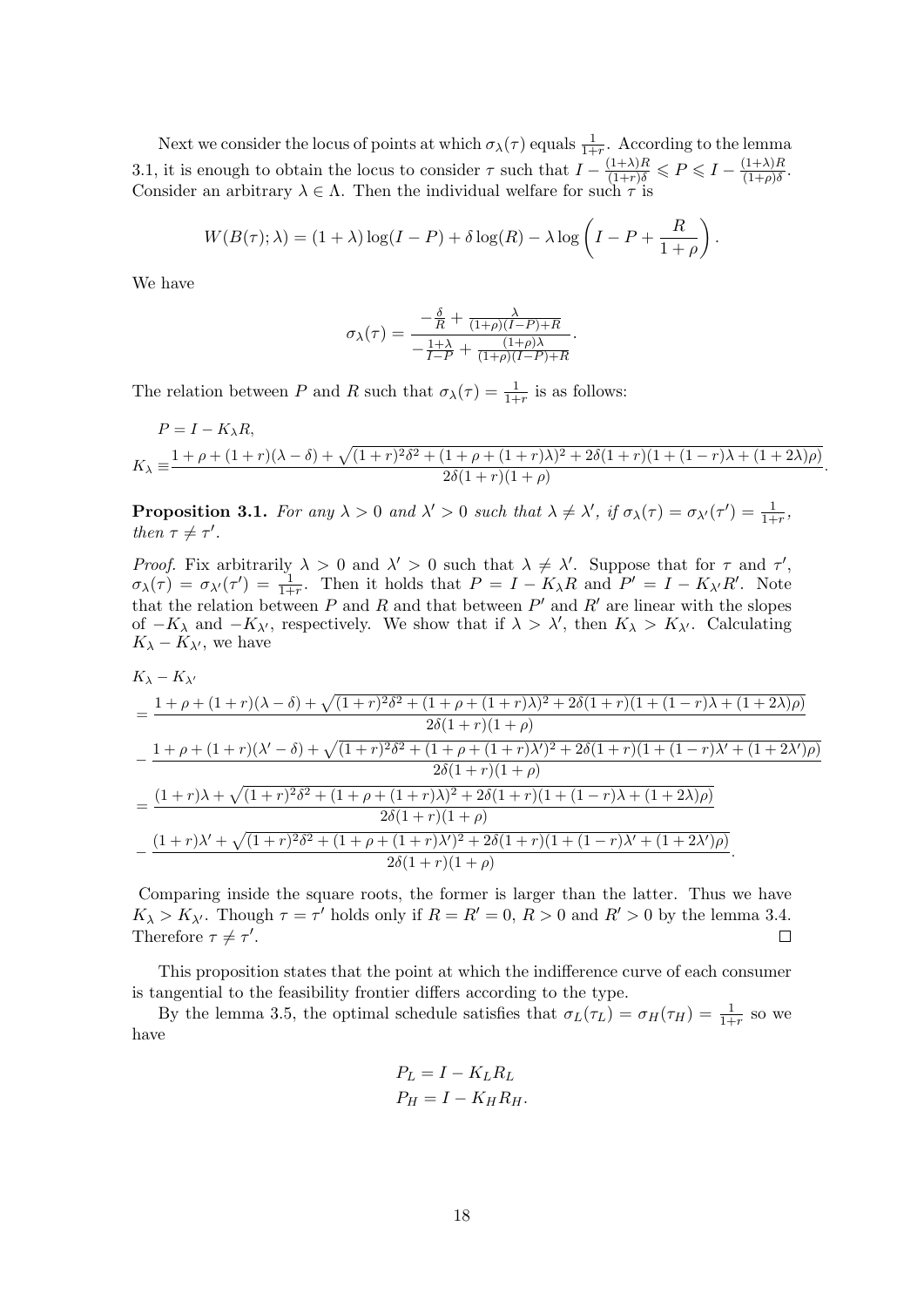As we have mentioned, the feasibility condition is satisfied with equality for the optimal schedule. Hence, according to the feasibility condition, we have

$$
(1+r)[n_L P_L + n_H P_H] = n_L R_L + n_H R_H
$$
  
\n
$$
\Leftrightarrow (1+r)[n_L(I - K_L R_L) + n_H(I - K_H R_H)] = n_L R_L + n_H R_H
$$
  
\n
$$
\Leftrightarrow (1+r)[I - n_L K_L R_L - n_H K_K R_H] = n_L R_L + n_H R_H
$$
  
\n
$$
\Leftrightarrow (1 + (1+r)K_H) n_H R_H = (1+r)I - (1 + (1+r)K_L) n_L R_L
$$
  
\n
$$
\Leftrightarrow R_H = \frac{(1+r)I}{(1 + (1+r)K_H) n_H} - \frac{(1 + (1+r)K_L) n_L}{(1 + (1+r)K_H) n_H} R_L.
$$

Thus the summarized problem is that

$$
\max_{\{\tau_{\lambda}\}_{\lambda=L,H}} n_L \left[ (1 + \lambda_L) \log(I - P_L) + \delta \log R_L - \lambda_L \log \left( I - P_L + \frac{R_L}{1 + r\rho} \right) \right] + n_H \left[ (1 + \lambda_H) \log(I - P_H) + \delta \log R_H - \lambda_H \log \left( I - P_H + \frac{R_H}{1 + r\rho} \right) \right] \text{s.t. } P_L = I - K_L R_L, P_H = I - K_H R_H R_H = \frac{(1+r)I}{(1 + (1+r)K_H)n_H} - \frac{(1 + (1+r)K_L)n_L}{(1 + (1+r)K_H)n_H} R_L.
$$

Substituting  $P_L$ ,  $P_H$ , and  $R_H$ , this problem can be seen as simply one variable problem. The first-order condition is

$$
\frac{\partial W}{\partial R_L} = \frac{n_L[(n_H + n_L)(1 + (1+r)K_L)R_L - (1+r)I](1+\delta)}{R_L(n_L(1 + (1+r)K_L)R_L - (1+r)I)} = 0
$$
  

$$
\Leftrightarrow R_L = \frac{(1+r)I}{1 + (1+r)K_L}.
$$

Then we have

$$
P_L = I - \frac{K_L(1+r)I}{1+(1+r)K_L} = \frac{I}{1+(1+r)K_L}
$$
  
\n
$$
R_H = \frac{(1+r)I - (1+(1+r)K_L)n_L \frac{(1+r)I}{(1+(1+r)K_L)}}{(1+(1+r)K_H)n_H} = \frac{(1+r)I}{1+(1+r)K_H}.
$$
  
\n
$$
P_H = I - K_H \frac{(1+r)I}{1+(1+r)K_H} = \frac{I}{1+(1+r)K_H}.
$$

Seeing this result, we find that the optimal schedule satisfies  $R_{\lambda} = (1 + r)P_{\lambda}$  for  $\lambda \in \Lambda$ . In this situation, the incentive compatibility condition is strictly satisfied. Therefore, we have the following theorem.

**Theorem 3.3.** *Assume*  $u(c) = \log c$  *and*  $|\Lambda| = 2$ *. The optimal pension schedule has the following form: for any*  $\lambda \in \Lambda$ ,

$$
P_{\lambda} = \frac{I}{1 + (1 + r)K_{\lambda}},
$$

$$
R_{\lambda} = (1 + r)P_{\lambda}.
$$

We can see some things from the result. First, there is no monetary transfer among types since the optimal plans are balanced for each type. Second, similar to the identicaltype case, there are no private saving and borrowing at the optimal schedule. This implies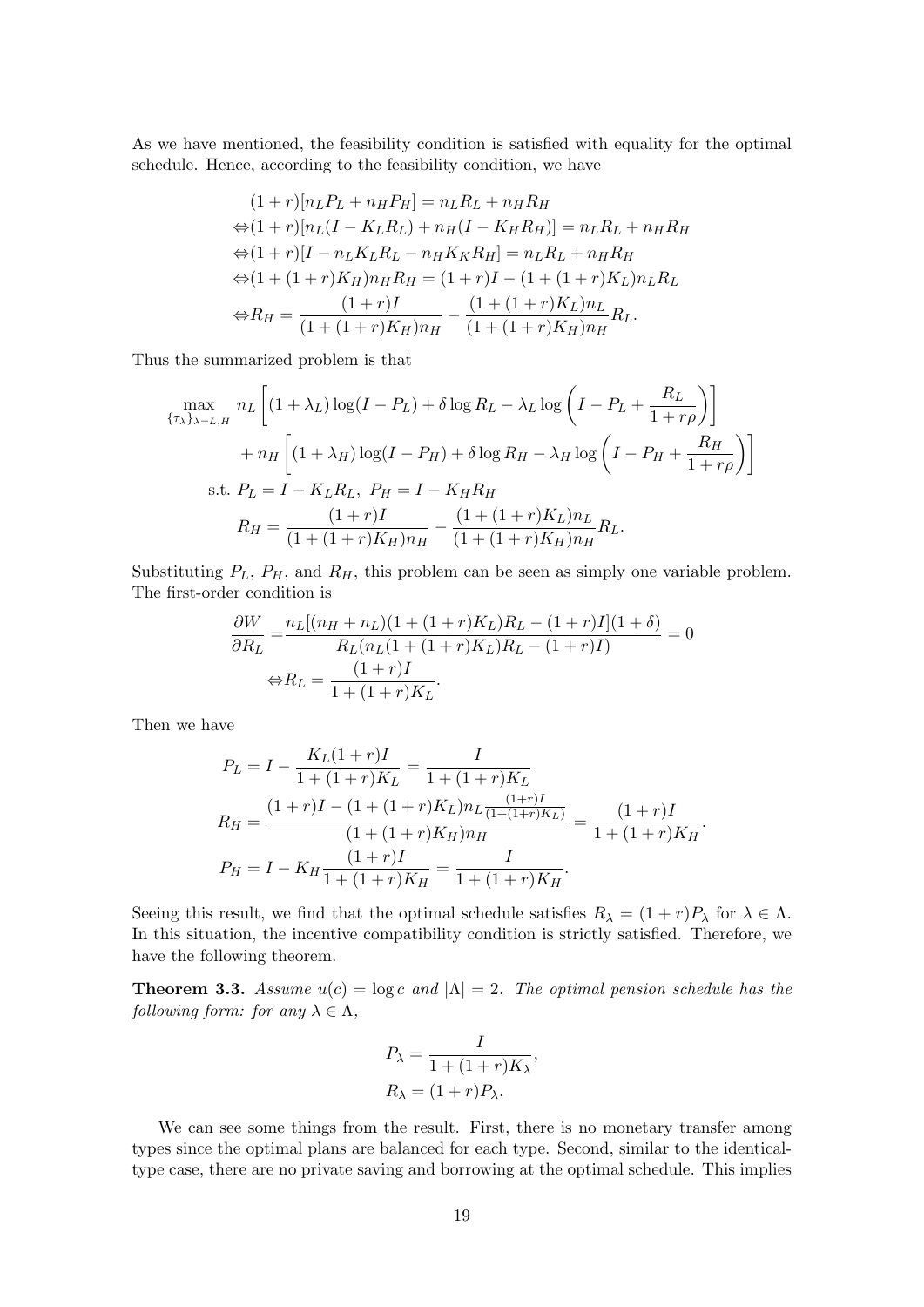that the monetary market is balanced. Third, and importantly, the optimal schedule does not depend on the distribution of types.Indeed, it does not contain *n<sup>L</sup>* and *nH*. Furthermore, consider the following mechanism. The government shows a pension schedule such that

$$
\left\{ (R,P) \in T \colon P = \frac{R}{1+r} \right\}
$$

and let each consumer announce the maximal amount of pension she foresees wanting in old age. Then the consumer is enrolled in the pension plan that is in accord with her decision. Though formal proof is omitted, this mechanism implements the optimal schedule with a weakly dominant strategy. This follows by the convexity of individual welfare and not by the existing externality between types. Note that this mechanism does not need any information about types, such as the distribution and even what types there are.

# **4 Generalization**

In this section, we generalize our model. One generalization is about the number of types. First, we consider the case of many finite types. Then we consider the case of continuous types. As in the previous section, we specialize the normative utility function as a logarithm function.

#### **4.1 Finite types**

Consider the set of types  $\Lambda = {\lambda_1, \lambda_2, ..., \lambda_m}$ , where  $m < \infty$ . Denote the population of type  $\lambda_i$  by  $n_i$ , where it is assumed that  $\sum_{i=1}^m n_i = 1$  and  $n_i > 0$  for all  $\lambda_i \in \Lambda$ . The problem is that

$$
\max_{S} \sum_{i=1}^{m} n_i \left\{ (1 + \lambda_i) \log(I - P_i) + \delta \log R_i - \lambda_i \log \left( I - P_i + \frac{R_i}{1 + \rho} \right) \right\}
$$
  
s.t. 
$$
(1 + r) \sum_{i=1}^{m} n_i P_i \ge \sum_{i=1}^{m} n_i R_i.
$$

We can apply the lemma 3.5 also in this model. Thus, by substituting  $P_i = I - K_i R_i$  in the problem, we have

$$
\max_{S} \sum_{i=1}^{m} n_i \left\{ (1 + \lambda_i) \log K_i R_i + \delta \log R_i - \lambda_i \log \left( \left( K_i + \frac{1}{1 + \rho} \right) R_i \right) \right\}
$$
  
s.t. 
$$
(1 + r) \sum_{i=1}^{m} n_i (I - K_i R_i) \geqslant \sum_{i=1}^{m} n_i R_i.
$$

The associated Lagrangian is

$$
\mathcal{L} \equiv \mu_0 \left[ \sum_{i=1}^m n_i \left\{ (1 + \lambda_i) \log K_i R_i + \delta \log R_i - \lambda_i \log \left( \left( K_i + \frac{1}{1 + \rho} \right) R_i \right) \right\} \right] + \mu_1 \left[ (1 + r) \sum_{i=1}^m n_i (I - K_i R_i) - \sum_{i=1}^m n_i R_i \right].
$$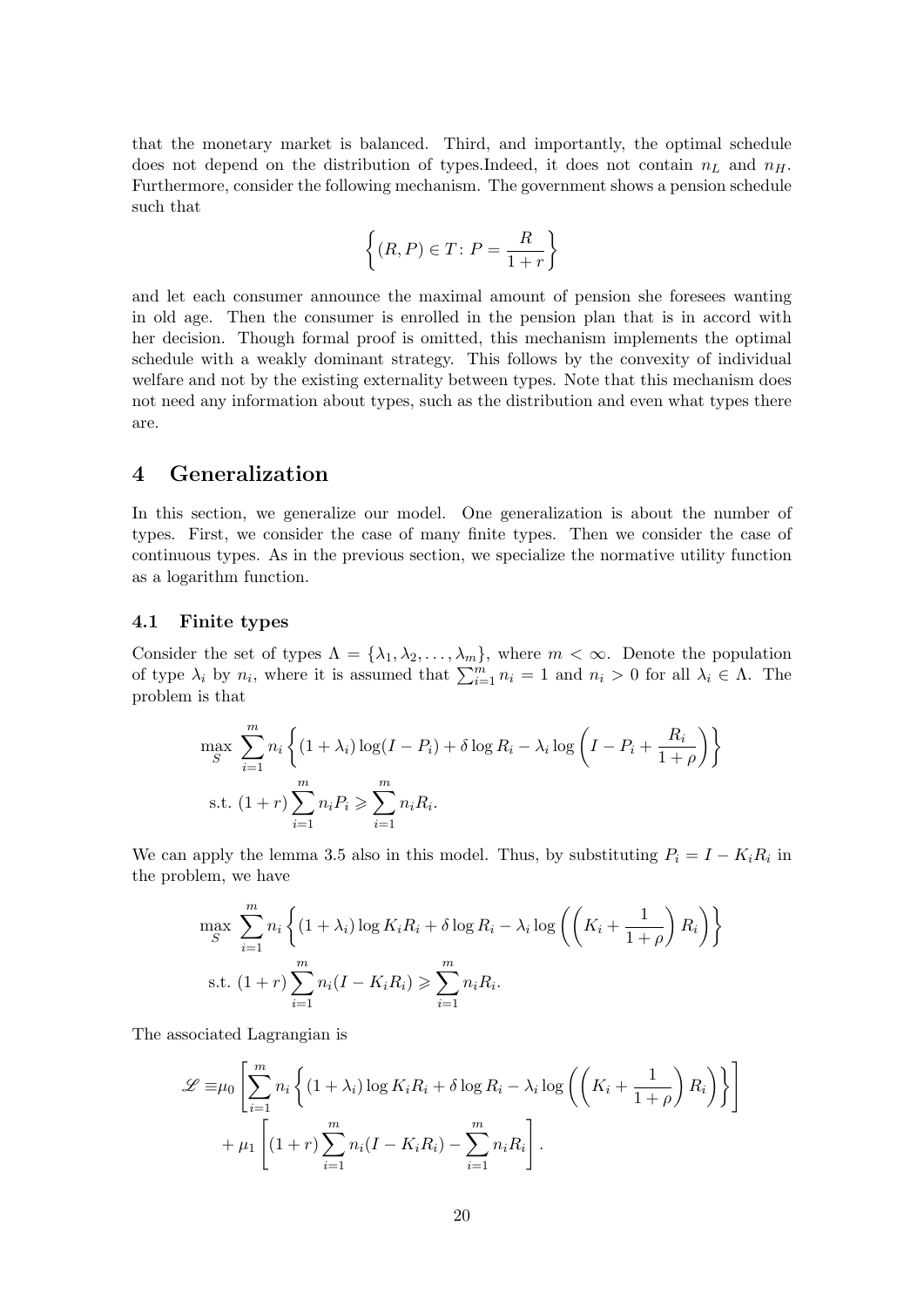The necessary condition is

$$
\frac{\partial \mathcal{L}}{\partial R_j} = \mu_0 \left[ n_j \left\{ \frac{1 + \lambda_i}{R_j} + \frac{\delta}{R_j} - \frac{\lambda_j}{R_j} \right\} \right] + \mu_1 \left[ -(1 + r) n_j K_j - n_j \right] = 0, \ \forall \lambda \in \Lambda
$$
  
\n
$$
(\mu_0, \mu_1) \ge 0
$$
  
\n
$$
(\mu_0, \mu_1) \ne 0
$$
  
\n
$$
\mu_1 \left[ (1 + r) \sum_{i=1}^m n_i (I - K_i R_i) - \sum_{i=1}^m n_i R_i \right] = 0.
$$

Note that  $[-(1+r)n_jK_j - n_j] < 0$ . Then if  $\mu_0 = 0$ , the first order condition is satisfied only if  $\mu_1 = 0$ . This contradicts the non-zero condition of Lagrange multipliers. Thus  $\mu_0 > 1$ and we can standardize this as  $\mu_0 = 1$ . Then the first-order conditions are rearranged as

$$
n_j \frac{1+\delta}{R_j} - \mu_1[(1+r)n_j K_j - n_j] = 0, \ \forall \lambda \in \Lambda.
$$
 (12)

 $\mu_1$  is not zero since the first term is strictly positive. So the feasibility condition is satisfied with equality. By  $(12)$ , we have

$$
\mu_1 = \frac{1}{(1+r)K_j + 1} \left( \frac{1+\delta}{R_j} \right).
$$

Thus for any  $\lambda_j \in \Lambda$  and  $\lambda_k \in \Lambda$ , it follows that

$$
\frac{1}{(1+r)K_j+1} \left(\frac{1+\delta}{R_j}\right) = \frac{1}{(1+r)K_k+1} \left(\frac{1+\delta}{R_k}\right)
$$
  

$$
\Leftrightarrow [(1+r)K_j+1]R_j = [(1+r)K_k+1]R_k.
$$
 (13)

By the feasibility condition with equality, we have

$$
(1+r)\sum_{i=1}^{m} n_i (I - K_i R_i) - \sum_{i=1}^{m} n_i R_i = 0
$$
  
\n
$$
\Leftrightarrow \sum_{i=1}^{m} n_i ((1+r)K_i + 1)R_i = (1+r)I \sum_{i=1}^{m} n_i = (1+r)I.
$$

Fixing arbitrarily  $\lambda_j \in \Lambda$  and using (13), it follows that

$$
(1+r)I = \sum_{i=1}^{m} n_i((1+r)K_i + 1)R_i = ((1+r)K_j + 1)R_j \sum_{i=1}^{m} n_i
$$
  
= ((1+r)K\_j + 1)R\_j  

$$
\Leftrightarrow R_j = \frac{(1+r)I}{(1+r)K_j + 1}.
$$

Substituting this to  $P_j = I - K_j R_j$ , we have

$$
P_j = I - K_j \frac{(1+r)I}{(1+r)K_j + 1} = \frac{((1+r)K_j + 1)I - (1+r)K_j I}{(1+r)K_j + 1} = \frac{I}{(1+r)K_j + 1}.
$$

Thus in the solution  $R_j = (1 + r)P_j$  is satisfied for any type  $\lambda_j \in \Lambda$ . This is the same result as in the two types case.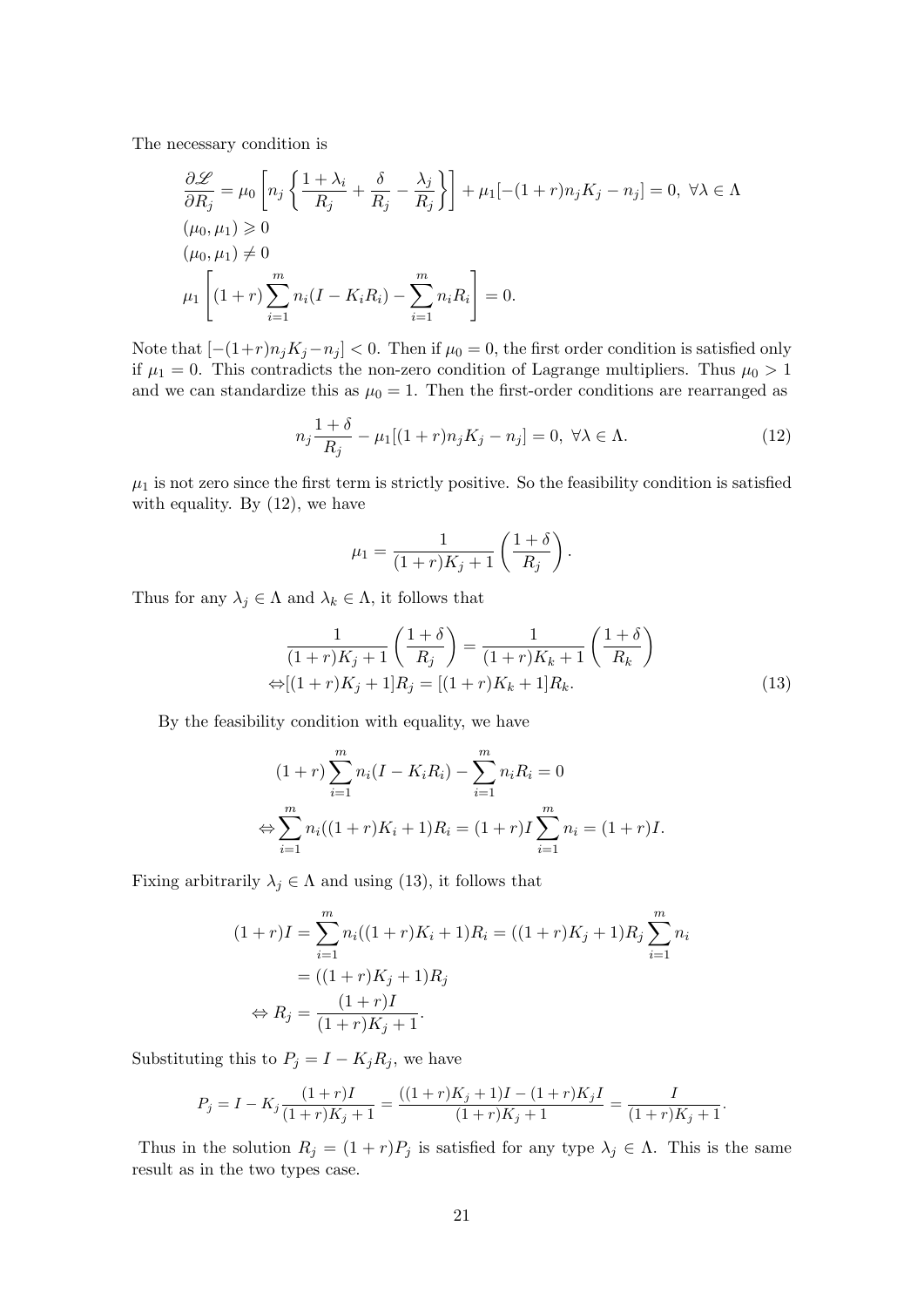#### **4.2 Continuous types**

Let  $\Lambda = [\underline{\lambda}, \overline{\lambda}]$ , where  $\underline{\lambda} \geq 0$ .  $\lambda \in \Lambda$  are distributed according to the distribution function *F*.  $(R(\lambda), P(\lambda))$  denotes the pension plan for the consumer whose type is  $\lambda \in \Lambda$ . We assume that  $R(\lambda)$  and  $P(\lambda)$  are continuous and differentiable.

Similarly, considering the problem with complete information, it follows that  $P(\lambda)$  =  $I - K(\lambda)R(\lambda)$ ,  $c_1^{\lambda} = I - P(\lambda)$  and  $c_2^{\lambda} = R(\lambda)$  for each  $\lambda$ , where  $K(\lambda)$  is the constant that has the same form as  $K_{\lambda}$  in the previous section. The problem is that

$$
\max_{S} \int_{\underline{\lambda}}^{\overline{\lambda}} \left[ (1 + \lambda) \log(I - P(\lambda)) + \delta \log(R(\lambda)) - \lambda \log \left( I - P(\lambda) + \frac{R(\lambda)}{1 + \rho} \right) \right] dF(\lambda)
$$
  
s.t. 
$$
\int_{\underline{\lambda}}^{\overline{\lambda}} \left[ (1 + r)P(\lambda) - R(\lambda) \right] dF(\lambda) = 0
$$

$$
P(\lambda) = I - K(\lambda)R(\lambda),
$$

where we can assume that the solution satisfies the feasibility condition with equality for the same reason as in the previous section. Since the feasibility constraint includes a integration, we rewrite it. We define a new state variable *h* as

$$
h(\lambda) \equiv \int_{\Delta}^{\lambda} \left[ (1+r)P(x) - R(x) \right] dF(x).
$$

Then, *h* satisfies the following conditions, conversely implying the feasibility condition.

$$
h'(\lambda) = (1+r)P(\lambda) - R(\lambda),
$$
  

$$
h(\lambda) = 0 \text{ and } h(\overline{\lambda}) = 0.
$$

Thus, we have the rewritten problem:

$$
\max_{S} \int_{\underline{\lambda}}^{\overline{\lambda}} \left[ (1+\lambda)\log(I-P(\lambda)) + \delta \log(R(\lambda)) - \lambda \log\left(I-P(\lambda) + \frac{R(\lambda)}{1+\rho}\right) \right] dF(\lambda)
$$
\ns.t.  $h'(\lambda) = (1+r)P(\lambda) - R(\lambda)$ ,  
\n $h(\underline{\lambda}) = 0$  and  $h(\overline{\lambda}) = 0$   
\n $P(\lambda) = I - K(\lambda)R(\lambda)$ .

The associated Hamiltonian is,

$$
\mathcal{H} \equiv (1 + \lambda) \log(I - P(\lambda)) + \delta \log(R(\lambda)) - \lambda \log \left( I - P(\lambda) + \frac{R(\lambda)}{1 + \rho} \right) + \mu(\lambda) h'(\lambda)
$$

$$
= (1 + \lambda) \log(I - P(\lambda)) + \delta \log(R(\lambda)) - \lambda \log \left( I - P(\lambda) + \frac{R(\lambda)}{1 + \rho} \right)
$$

$$
+ \mu(\lambda) \left[ (1 + r)P(\lambda) - R(\lambda) \right],
$$

where  $\mu$  is the co-state variable. Substituting  $P(\lambda) = I - K(\lambda)R(\lambda)$ , we have,

$$
\mathcal{H} = (1 + \lambda) \log(K(\lambda)R(\lambda)) + \delta \log(R(\lambda)) - \lambda \log\left(\left(K(\lambda) + \frac{1}{1+\rho}\right)R(\lambda)\right) + \mu(\lambda)\left[(1+r)I - ((1+r)K(\lambda) + 1)R(\lambda)\right].
$$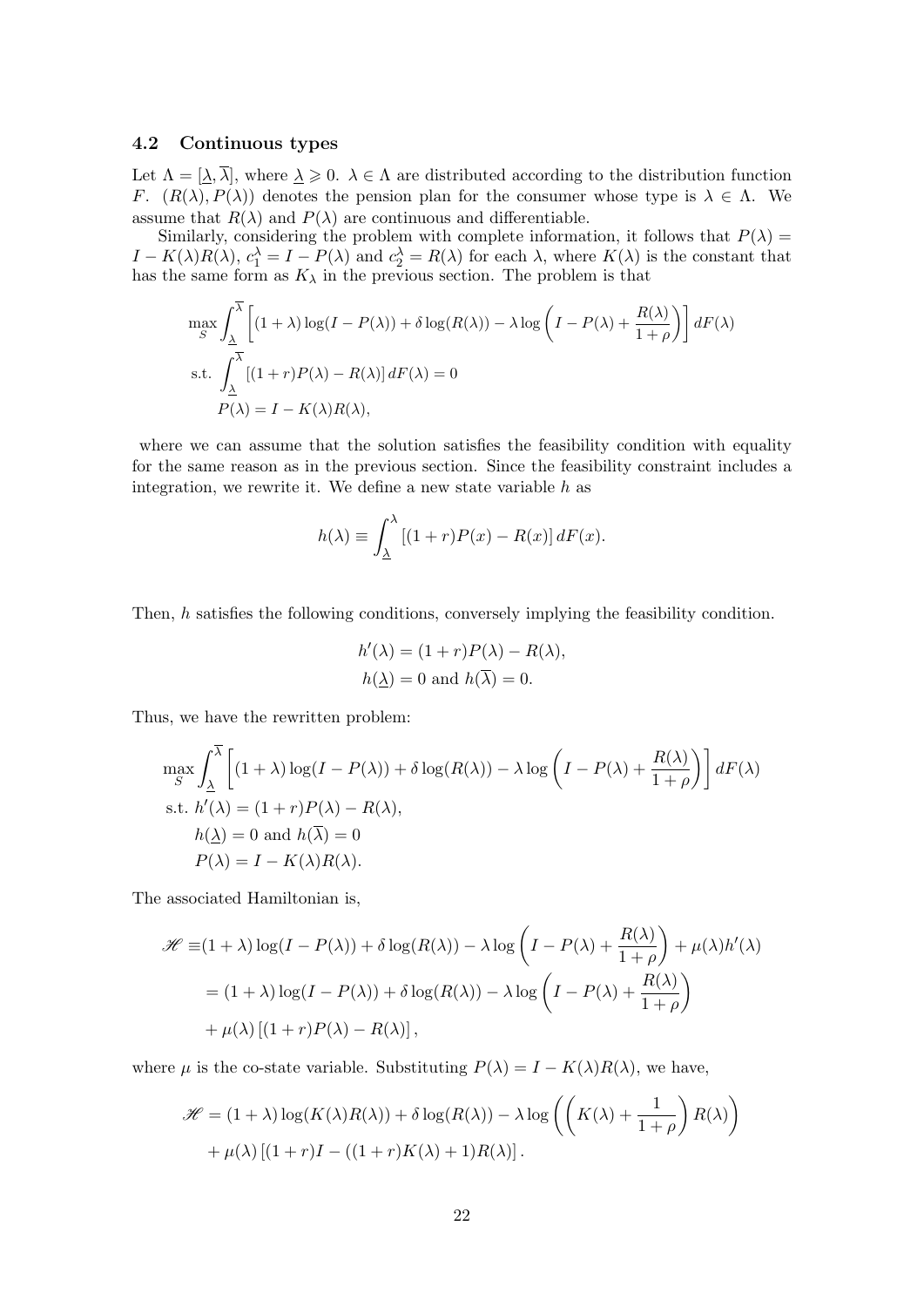By Pontryagin's principle,

$$
\frac{\partial \mathcal{H}}{\partial R(\lambda)} = \frac{1 + \lambda}{R(\lambda)} + \frac{\delta}{R(\lambda)} - \frac{\lambda}{R(\lambda)} - \mu(\lambda)((1 + r)K(\lambda) + 1)R(\lambda)
$$
  
= 
$$
\frac{1 + \delta}{R(\lambda)} - \mu(\lambda)((1 + r)K(\lambda) + 1 = 0
$$
  

$$
\mu'(\lambda) = -\frac{\partial \mathcal{H}}{\partial h(\lambda)}.
$$
 (14)

Note that  $-\partial \mathcal{H}/\partial h(\lambda) = 0$ , so  $u'(\lambda) = 0$ . This implies that  $u(\lambda)$  does not depend on  $\lambda$ . Hence we can simply wreefte  $\mu(\lambda) = \mu$ . (14) can be rearranged as,

$$
R(\lambda) = \frac{1+\delta}{((1+r)K(\lambda)+1)\mu}.
$$

By the feasibility condition,

$$
\int_{\Delta}^{\overline{\lambda}} (1+r)(I - K(\lambda)R(\lambda)) - R(\lambda)dF(\lambda)
$$
  
= 
$$
\int_{\Delta}^{\overline{\lambda}} (1+r)I - ((1+r)K(\lambda) + 1)R(\lambda)dF(\lambda)
$$
  
= 
$$
\int_{\Delta}^{\overline{\lambda}} (1+r)I - ((1+r)K(\lambda) + 1) \frac{1+\delta}{((1+r)K(\lambda) + 1)\mu}dF(\lambda)
$$
  
= 
$$
((1+r)I - \frac{1+\delta}{\mu}) \int_{\Delta}^{\overline{\lambda}} dF(\lambda) = (1+r)I - \frac{1+\delta}{\mu} = 0
$$
  

$$
\mu = \frac{1+\delta}{(1+r)I}
$$

Therefore we have,

*⇔ µ* =

$$
R(\lambda) = \frac{1+\delta}{((1+r)K(\lambda)+1)\mu} = \frac{1+\delta}{((1+r)K(\lambda)+1)\frac{1+\delta}{(1+r)I}} = \frac{(1+r)I}{(1+r)K(\lambda)+1},
$$
  

$$
P(\lambda) = I - K(\lambda)R(\lambda) = I - \frac{(1+r)K(\lambda)I}{(1+r)K(\lambda)+1} = \frac{I}{(1+r)K(\lambda)+1}.
$$

Again we obtained the relation  $R(\lambda) = (1 + r)P(\lambda)$ . For the same reason as in the previous section, if we construct the pension schedule of such plans, the IC condition is strictly satisfied. The following theorem summarizes this section.

**Theorem 4.1.** *Assume*  $u(c) = \log c$  *and*  $\Lambda = [\lambda, \overline{\lambda}]$ *. The optimal pension schedule has the following form: for any*  $\lambda \in \Lambda$ ,

$$
P(\lambda) = \frac{I}{(1+r)K(\lambda) + 1}
$$

$$
R(\lambda) = (1+r)P(\lambda).
$$

### **5 Discussion**

#### **5.1 The effect of a borrowing constraint**

So far, we have assumed that consumers are allowed to borrow money in the first period. In this section, we consider the special case in which consumers can borrow no money;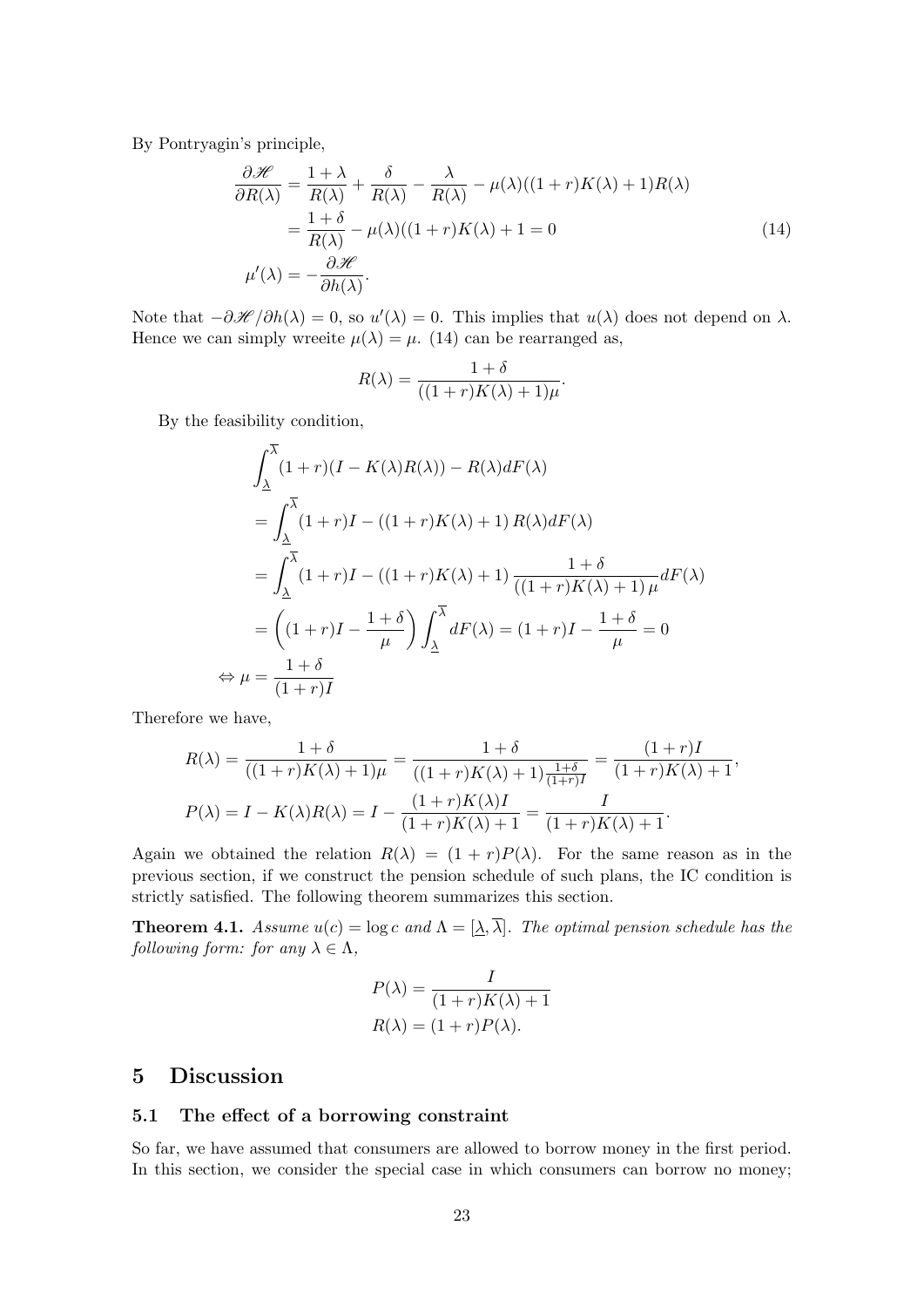that is, we restrict  $s \geq 0^3$ . In the context of self-control preference, this assumption has an important meaning. The impossibility of borrowing after paying a premium strengthens the funded pension scheme as a commitment device.

With the borrowing [c](#page-23-0)onstraint in place, the budget constraint is simply

$$
B(\tau) = \{ (c_1, c_2) \in \mathbb{R}_+^2 \colon c_1 + s \leqslant I - P, c_2 \leqslant (1+r)(I - c_1) + R \}.
$$

For simplicity, we specialize a normative utility function as  $u(c) = \log(c)$ . Then the consumption in period 1 is

$$
c_1(\tau) = \begin{cases} \frac{(1+\lambda)[(1+r)(I-P)+R]}{(1+r)(1+\delta+\lambda)} & \text{if } 0 \leqslant P < I - \frac{(1+\lambda)R}{\delta(1+r)} \\ I-P & \text{if } I - \frac{(1+\lambda)R}{\delta(1+r)} \leqslant P \leqslant I. \end{cases}
$$

Similar to the case in section 3.1, we assume the identical type. Then  $R = (1+r)P$  follows.

Calculating an optimal pension plan, we have

$$
P_{\lambda} = \begin{cases} \text{any number } P \in [0, \frac{\delta I}{1+\delta}] & \text{if } \lambda = 0\\ \frac{\delta I}{1+\delta} & \text{if } \lambda > 0 \end{cases}
$$
\n
$$
R_{\lambda} = (1+r)P_{\lambda}, \ \forall \lambda \geqslant 0.
$$

Note that *P* does not depend on the type if  $\lambda > 0$ . This optimal *P* is equal to optimal saving when there is no temptation and no pension policy. Intuitively, by the consumption decision above, a consumer who paid  $\frac{\delta I}{1+\delta}$  consumes all of remaining money in period 1. Since  $\frac{\delta I}{1+\delta}$  is the optimal saving, the optimal consumption includes all of the remaining money. Thus, naturally, welfare is maximized without the harm of temptation. The interest rate for the pension is the same as that for private saving, so there is no difference in the amount of payout between the pension and saving. However, the pension, which make her pay a premium in advance has a role as a commitment device. Saving does not have the role since a consumer decide how much to save after she faces the temptation. Furthermore, importantly, now the consumer is not allowed to borrow, so the effect of an increase in the premium further strengthens the budget set: there is no temptation to borrow. This result is very different from that in sections 3 and 4.

#### **5.2 Income diversity**

In this section, we study the case when the income can be differ for each consumer. The income is one of the elements in  $\mathcal{I} = \{I_1, I_2, \ldots, I_m\}$  and the degree of temptation is drawn from  $\Lambda = {\lambda_1, \lambda_2, ..., \lambda_k}$ , where  $0 < I_1 < I_2 < ... < I_m < \infty$  and  $0 < \lambda_1 < \lambda_2 < ... <$  $\lambda_k < \infty$ . Consumers are characterized by the pair  $(I_s, \lambda_t) \in \Theta \subseteq \mathcal{I} \times \Lambda$ . *n<sub>st</sub>* denotes the proportion of the consumers having  $(I_s, \lambda_t) \in \Theta$ . A pension plan for consumer with  $(I_s, \lambda_t)$  is the pair  $(R_{st}, P_{st})$ . We assume that  $R_{st}$  and  $P_{st}$  are weakly positive and that consumers have to be able to make their payment for the pension, that is,  $P_{st} \leq I_s$ .

Differently from the degree of temptation, it is natural that the government can observe the income of consumers. In fact, the government uses the information for an income tax imposition. Thus we assume that the government can observe the income of consumers but does not know the degree of temptation. However, as in the previous section, we consider the problem with complete information at first. Then we can use lemma 2.3.5 again because the result does not depend on income, so we can focus on the pension plans

<span id="page-23-0"></span> $3$ There may be various strengths of the constraint, but here we consider only the strongest borrowing constraint.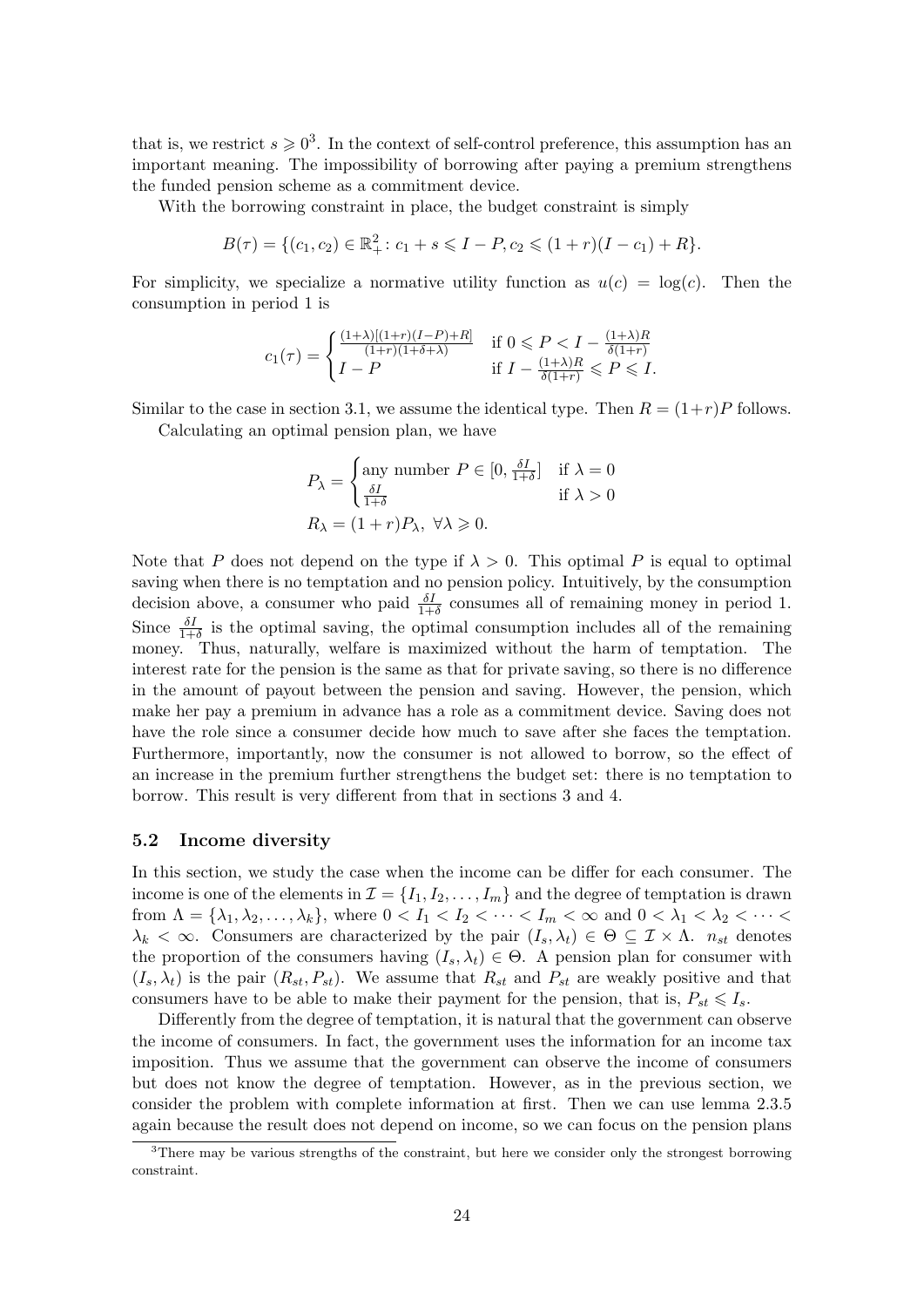which satisfies  $P_{st} = I_s - K_t R_{st}$ . Using this, the constraint that  $0 \le P_{st} \le I_s$  is rewritten as  $0 \le R_{st} \le I_s/K_t$ . The feasibility condition can also be rearranged as

$$
(1+r)\sum_{(s,t)\in\Theta} n_{st} P_{st} \ge \sum_{(s,t)\in\Theta} n_{st} R_{st} \iff (1+r)\sum_{(s,t)\in\Theta} n_{st} (I_s - K_t R_{st}) \ge \sum_{(s,t)\in\Theta} n_{st} R_{st}
$$
  

$$
\iff \sum_{(s,t)\in\Theta} n_{st} \{(1+r)I_s - (1+(1+r)K_t)R_{st}\} \ge 0.
$$

The solution satisfies the following property.

<span id="page-24-0"></span>**Lemma 5.1.** *If a pension schedule is optimal, it holds that*  $R_{st} > 0$  *for all s and t*.

*Proof.* At first, we show that there is at least one type whose pension return is strictly positive. Suppose that there exists consumer with  $(I_s, \lambda_t)$  whose pension plan is  $R_{st} = 0$ . Then private welfare of the consumer is

$$
(1 + \lambda_t) \log(I_s - P_{st}) + \delta \log R_{st} - \lambda_t \log \left( I_s - P_{st} + \frac{R_{st}}{1 + \rho} \right)
$$
  
= 
$$
(1 + \lambda_t) \log(I_s - P_{st}) + \delta \log 0 - \lambda_t \log(I_s - P_{st}) = \log(I_s - P_{st}) + \delta \log 0 = -\infty.
$$

Note that private welfare is bounded above by the constraints. Then the social welfare in this case is  $-\infty$ . On the other hand, let  $(R'_{st}, P'_{st}) = (\varepsilon, \varepsilon/(1+r))$  for all *s* and *t* with  $\varepsilon > 0$  that satisfies  $\varepsilon/(1+r) < I_1$ . A pension schedule composed of this plan is feasible. In fact, it holds that

$$
\sum_{(s,t)\in\Theta} n_{st} \left\{ (1+r)P'_{st} - R_{st} \right\} = \sum_{(s,t)\in\Theta} n_{st} \left\{ \varepsilon - \varepsilon \right\} = 0.
$$

The social welfare of this schedule is

$$
\sum_{(s,t)\in\Theta} n_{st} \left\{ (1+\lambda_t) \log \left( I_s - \frac{\varepsilon}{1+r} \right) + \delta \log \varepsilon - \lambda_t \log \left( I_s - \frac{\varepsilon}{1+r} + \frac{\varepsilon}{1+\rho} \right) \right\}
$$

This is strictly larger than *−∞* since the antilogarithm of the first and the second term is greater than 0 and the third term is bounded above by  $\varepsilon/(1+r) < I_1 < \infty$  and  $\lambda_k < \infty$ . Therefore, the schedule that assign  $R_{st} = 0$  for all consumers is not a solution.

Next suppose that  $R_{st} = 0$  for some *s*, *t* in the optimal shcedule. *Z* denote the set of these  $(s, t)$ . By the discussion above, there is at least one  $\tilde{s}$ ,  $\tilde{t}$  whose plan satisfies  $R_{\tilde{s}\tilde{t}} > 0$ . As we saw, social welfare when there exist some consumers whose pension return is 0 is *−∞*. Let  $R'_{\tilde{s}\tilde{t}}$  be  $\varepsilon \in (0, R_{st})$  and the return for consumers whose initial return is 0 be  $R'_{\tilde{s}\tilde{t}}$ that satisfies

$$
\sum_{(s,t)\in Z} n_{st} R'_{st} = n_{\tilde{s}\tilde{t}} (R_{\tilde{s}\tilde{t}} - \varepsilon).
$$

For other consumers that does not included in  $Z \cup {\{\tilde{s}, \tilde{t}\}}$ , their plans are not be changed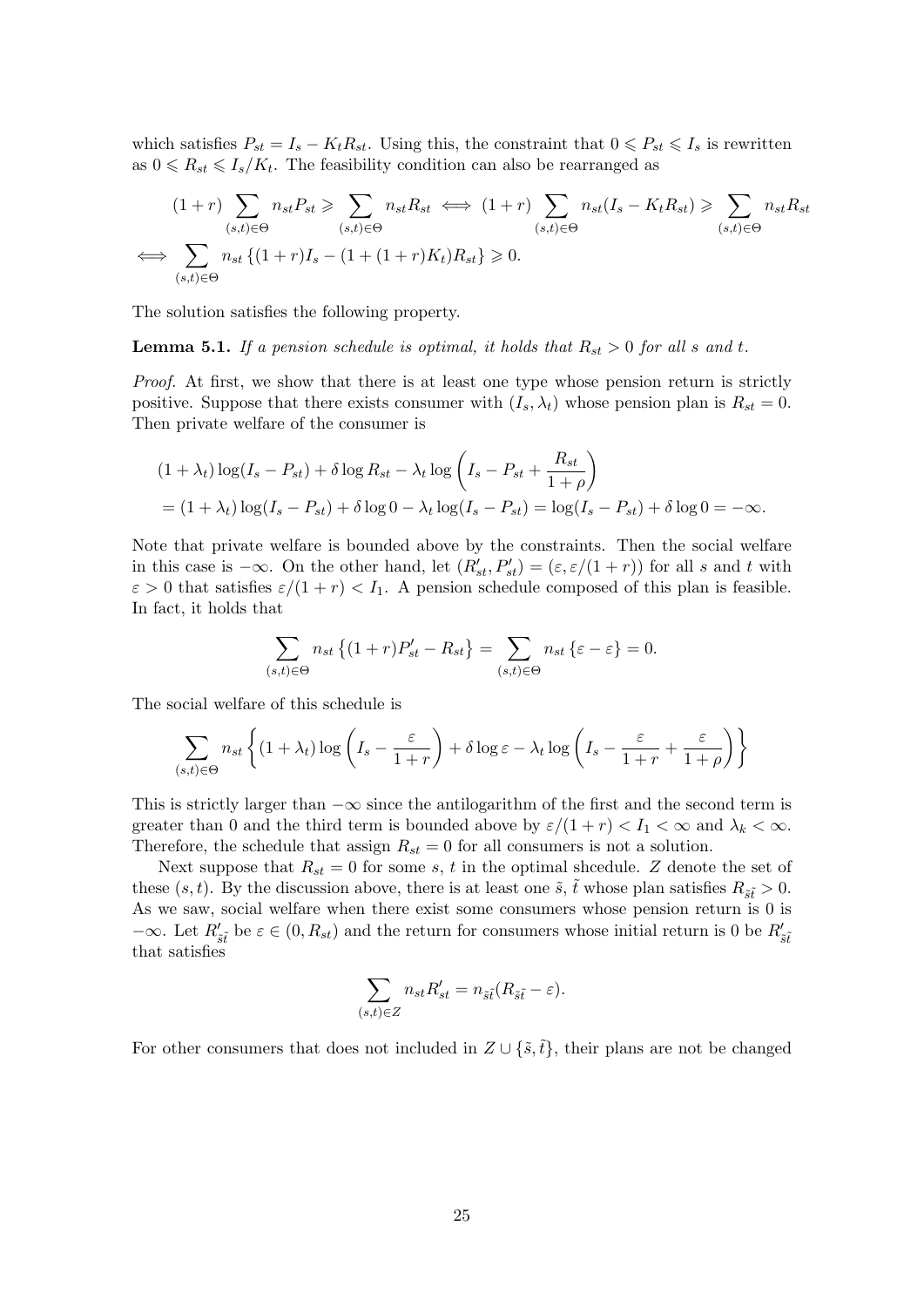from initial plans. This assures that the feasibility condition holds. Actually,

$$
\sum_{(s,t)\in\Theta} n_{st}\{(1+r)P'_{st} - R'_{st}\}\
$$
\n
$$
= \sum_{(s,t)\in\Xi} n_{st}\{(1+r)P_{st} - R'_{st}\} + \sum_{(s,t)\notin\Xi\cup\{(\tilde{s},\tilde{t})\}} n_{st}\{(1+r)P_{st} - R_{st}\} + n_{\tilde{s}\tilde{t}}\{(1+r)P_{\tilde{s}\tilde{t}} - \varepsilon\}
$$
\n
$$
= \sum_{(s,t)\in\Xi} n_{st}(1+r)P_{st} + \sum_{(s,t)\notin\Xi\cup\{(\tilde{s},\tilde{t})\}} n_{st}\{(1+r)P_{st} - R_{st}\} + n_{\tilde{s}\tilde{t}}\{(1+r)P_{\tilde{s}\tilde{t}} - R_{\tilde{s}\tilde{t}}\}
$$
\n
$$
= \sum_{(s,t)\in\Theta} \{(1+r)P_{st} - R_{st}\} \ge 0
$$

since the last line is feasibility condition for initial schedule. By the same reason as the discussion above, the social welfare of the revised schedule is strictly larger than *−∞*. Therefore, the schedule that assign zero return to more than one consumer is not optimal.  $\Box$ 

We use this result in the analysis below. The government's problem is as follows:

$$
\max_{S} \sum_{(s,t)\in\Theta} n_{st} \left\{ (1+\lambda_t) \log K_t R_{st} + \delta \log R_{st} - \lambda_t \log \left( K_t + \frac{1}{1+\rho} \right) R_{st} \right\}
$$
  
s.t 
$$
\sum_{(s,t)\in\Theta} n_{st} \left\{ (1+r)I_s - (1+(1+r)K_t)R_{st} \right\} \ge 0
$$

$$
0 \le R_{st} \le I_s/K_t, \ \forall (s,t)\in\Theta.
$$

The associated Lagrangian is

$$
\mathcal{L} = \mu_0 \sum_{(s,t) \in \Theta} n_{st} \left[ (1 + \lambda_t) \log K_t R_{st} + \delta \log R_{st} - \lambda_t \log \left( K_t + \frac{1}{1 + \rho} \right) R_{st} \right]
$$
  
+ 
$$
\mu_1 \sum_{(s,t) \in \Theta} n_{st} \left[ (1 + r)I_s - (1 + (1 + r)K_t)R_{st} \right] + \sum_{(s,t) \in \Theta} \mu_{2st} R_{st} + \sum_{(s,t) \in \Theta} \mu_{3st} \left( \frac{I_s}{K_t} - R_{st} \right),
$$

where  $\mu_0$ ,  $\mu_1$ ,  $\mu_{2st}$  and  $\mu_{3st}$  are Lagrange multipliers. Note that  $\mu_{2st} = 0$  for all  $(s, t)$  in the solution because of the complementary slackness conditions for the constraint  $R_{st} \geqslant 0$ and lemma 5.1. Then the first order conditions for *Rst* are

$$
\frac{\partial \mathcal{L}}{\partial R_{st}} = \mu_0 n_{st} \frac{1+\delta}{R_{st}} - \mu_1 n_{st} (1 + (1+r)K_t) - \mu_{3st} = 0.
$$
 (15)

We can see [tha](#page-24-0)t  $\mu_0$  is strictly positive in the solution. Suppose that  $\mu_0 = 0$ . Then  $\mu_1 = 0$ and  $\mu_{3st} = 0$  must hold for all  $(s, t)$  by (15). However, this contradicts non-zero condition of Lagrange multipliers. Hence we can standardize  $\mu_0$  as 1. Then (15) is rewritten as

<span id="page-25-1"></span><span id="page-25-0"></span>
$$
\mu_1 = \left(\frac{1+\delta}{R_{st}} - \frac{\mu_{3st}}{n_{st}}\right) \frac{1}{1 + (1+r)K_t}.\tag{16}
$$

The left hand side is independent of (*s, t*), the right hand side is equivalent for all (*s, t*).

We can exclude a schedule with  $R_{st} = I_s/K_t$  for all  $(s, t)$  from a candidate of solution since this schedule is infeasible. In addition, here we show the following lemma.

**Lemma 5.2.** *For all*  $(s, t) \in \Theta$ ,  $R_{st} < I_s/K_t$ .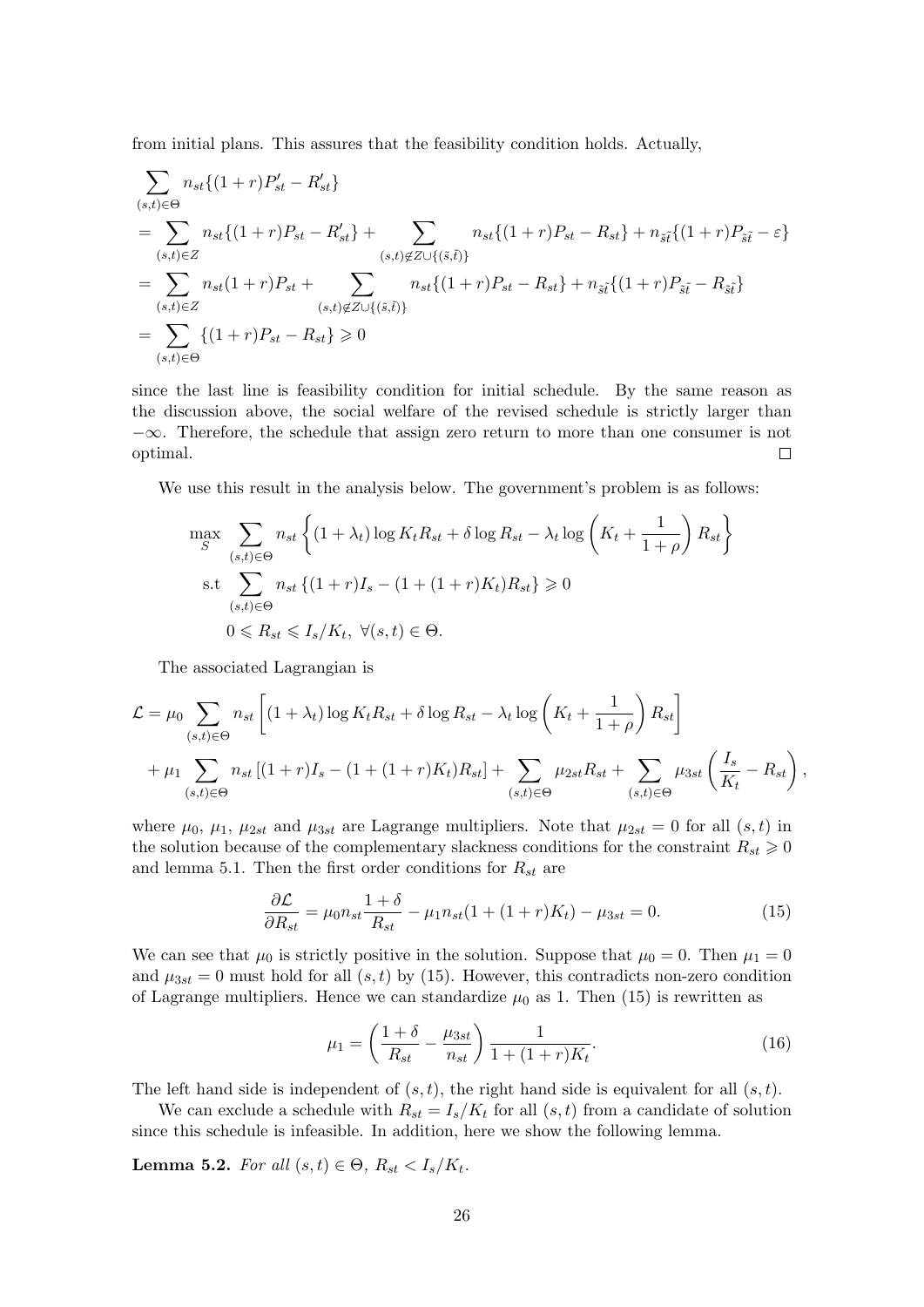*Proof.* To show this, we assume that  $R_{st} = I_s/K_t$  for some  $(s, t) \in \Theta$  and derive optimal plans for other  $(\tilde{s}, \tilde{t}) \neq (s, t)$ . We propose a contradiction between a condition that  $R_{\tilde{s}\tilde{t}} > 0$ and a condition that  $\mu_{3st} \geq 0$ . Define *C* to be  $C \equiv \{(s,t) \in \Theta : R_{st} = I_s/K_t\}$ . By the definition and the complementary slackness,  $\mu_{3s't'} = 0$  for  $(s', t') \notin C$ , which implies two things. First,  $\mu_1 > 0$  by (16), that is, the feasibility condition is satisfied with equality. Second, by (16) again, it holds that

<span id="page-26-0"></span>
$$
\frac{1+\delta}{R_{st}} \frac{1}{1+(1+r)K_t} = \frac{1+\delta}{R_{s't'}} \frac{1}{1+(1+r)K_{t'}}
$$
  

$$
\iff (1+(1+r)K_t)R_{st} = (1+(1+r)K_{t'})R_{s't'}
$$
(17)

for any  $(s, t)$ ,  $(s', t') \notin C$ . Using this relation, we have

$$
\sum_{(s,t)\in\Theta} n_{st} [(1+r)I_s - (1+(1+r)K_t)R_{st}]
$$
\n
$$
= \sum_{(s,t)\notin C} n_{st} [(1+r)I_s - (1+(1+r)K_t)R_{st}]
$$
\n
$$
+ \sum_{(s,t)\in C} n_{st} \left[ \frac{(1+r)K_tI_s - (1+(1+r)K_t)I_s}{K_t} \right] = 0
$$
\n
$$
\iff (1+(1+r)K_{\tilde{t}})R_{\tilde{s}\tilde{t}} \sum_{(x,t)\notin C} n_{st} = (1+r) \sum_{(s,t)\notin C} n_{st}I_s - \sum_{(s,t)\in C} \frac{n_{st}I_s}{K_t}
$$
\n
$$
\iff R_{\tilde{s}\tilde{t}} = \frac{1}{(1+(1+r)K_{\tilde{t}})\sum_{(s,t)\notin C} n_{st}} \left[ (1+r) \sum_{(s,t)\notin C} n_{st}I_s - \sum_{(s,t)\in C} \frac{n_{st}I_s}{K_t} \right]
$$

for any  $(\tilde{s}, \tilde{t}) \notin C$ . This is positive if and only if

$$
(1+r)\sum_{(s,t)\notin C} n_{st} I_s > \sum_{(s,t)\in C} \frac{n_{st} I_s}{K_t}.\tag{18}
$$

On the other hand, it must hold that  $\mu_{3st} \geq 0$  for  $(s, t) \in C$ . By (16), for any  $(s, t) \in C$ and  $(s', t') \notin C$ , we have the following:

$$
\frac{1+\delta}{R_{s't'}} \frac{1}{1+(1+r)K_{t'}} = \left(\frac{1+\delta}{R_{st}} - \frac{\mu_{3st}}{n_{st}}\right) \frac{1}{1+(1+r)K_t}
$$

$$
\Rightarrow \mu_{3st} = n_{st}(1+\delta) \left(\frac{K_t}{I_s} - \frac{(1+(1+r)K_t)\sum_{(s,t)\notin C} n_t^s}{(1+r)\sum_{(s,t)\notin C} n_t^s I_s - \sum_{(s,t)\in C} (n_{st}I_s/K_t)}\right).
$$

A sufficient and necessary condition for  $\mu_{3st} \geq 0$  is

$$
\frac{K_t}{I_s} \geq \frac{(1 + (1 + r)K_t) \sum_{(s,t)\notin C} n_t^s}{(1 + r) \sum_{(s,t)\in C} n_t^s I_s - \sum_{(s,t)\in C} (n_{st}I_s/K_t)}
$$
\n
$$
\iff \frac{I_s}{K_t} \frac{(1 + (1 + r)K_t) \sum_{(s,t)\notin C} n_t^s}{(1 + r) \sum_{(s,t)\in C} n_t^s I_s - \sum_{(s,t)\in C} (n_{st}I_s/K_t)} \leq 0
$$
\n
$$
\iff (1 + r) \sum_{(s,t)\notin C} n_t^s I_s < \sum_{(s,t)\in C} \frac{n_{st}I_s}{K_t} \tag{19}
$$

Thus, (19) contradicts (18).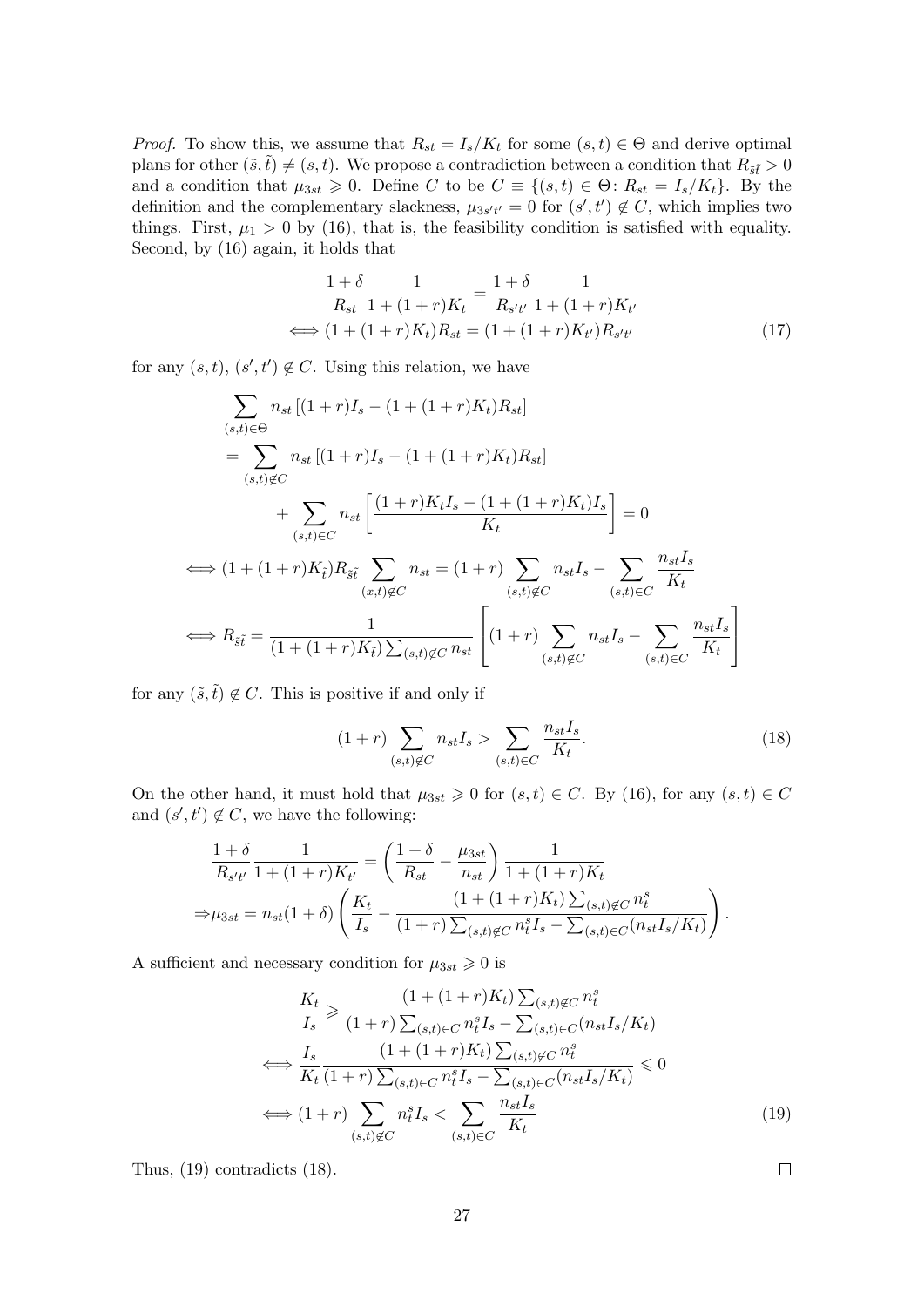By lemma, we can focus on an inner solution. Then by the complementary slackness conditions,  $\mu_{3st} = 0$  for all  $(s, t) \in \Theta$  and we can derive the relation (17) for any pair  $(s, t), (s', t') \in \Theta$ . Moreover, the feasibility condition is satisfied with equality by (16) and  $\mu_{3st} = 0$ . Substituting (17) to the feasibility condition, we have

$$
R_{st} = \frac{(1+r)\sum_{(\tilde{s},\tilde{t})\in\Theta}n_{\tilde{s}\tilde{t}}I_{\tilde{s}}}{1+(1+r)K_t}
$$

for all  $(s, t) \in \Theta$ . To de[rive](#page-26-0)  $P_{st}$ , substitute  $R_{st}$  to  $P_{st} = I_s - K_t R_{st}$ . Then

$$
P_{st} = I_s - K_t \frac{(1+r)\sum_{(\tilde{s},\tilde{t})\in\Theta} n_{\tilde{s}\tilde{t}} I_{\tilde{s}}}{1 + (1+r)K_t}
$$
  
= 
$$
\frac{[1 + (1+r)K_t]I_s - K_t(1+r)n_{st}I_s - K_t(1+r)\sum_{(s',t')\neq (s,t)} n_{s't'}I_{s'}}{1 + (1+r)K_t}
$$
  
= 
$$
\frac{I_s + (1+r)K_t\sum_{(s',t')\neq (s,t)} n_{s't'}I_s - (1+r)K_t\sum_{(s',t')\neq (s,t)} n_{s't'}I_{s'}}{1 + (1+r)K_t}
$$
  
= 
$$
\frac{I_s + (1+r)K_t\sum_{(s',t')\neq (s,t)} n_{s't'}(I_s - I_{s'})}{1 + (1+r)K_t}.
$$

We need to check whether consumers have incentive to untruthfully tell their degree of temptation. Since their optimal plans that we have derived is determined on the locus of  $\sigma_{st}(\tau_{st}) = 1/(1+r)$ , one sufficient condition for no-deviation is that plans for arbitrary two consumers with the same income are on the same line with the gradient of  $1/(1 + r)$ . Actually, this is satisfied.

**Proposition 5.1.** *For any* (*s, t*) *and* (*s, t′* )*, it holds that*

$$
\frac{P_{st} - P_{st'}}{R_{st} - R_{st'}} = \frac{1}{1+r}.
$$

*Proof.* We calculate  $R_{st} - R_{st'}$  and  $P_{st} - P_{st'}$  in practice.

$$
R_{st} - R_{st'} = \frac{(1+r)\sum_{(\tilde{s},\tilde{t})\in\Theta} n_{\tilde{s}\tilde{t}} I_{\tilde{s}}}{1 + (1+r)K_{t}} - \frac{(1+r)\sum_{(\tilde{s},\tilde{t})\in\Theta} n_{\tilde{s}\tilde{t}} I_{\tilde{s}}}{1 + (1+r)K_{t'}} = \frac{(1+r)(K_{t'} - K_{t})\sum_{(\tilde{s},\tilde{t})\in\Theta} n_{\tilde{s}\tilde{t}} I_{\tilde{s}}}{[1 + (1+r)K_{t}][1 + (1+r)K_{t'}]},
$$
  
\n
$$
P_{st} - P_{st'} = (I_{s} - K_{t}R_{st}) - (I_{s} - K_{t}'R_{st'})
$$
  
\n
$$
= \frac{K_{t'}((1+r)\sum_{(\tilde{s},\tilde{t})\in\Theta} n_{\tilde{s}\tilde{t}} I_{\tilde{s}})}{1 + (1+r)K_{t}} - \frac{K_{t}((1+r)\sum_{(\tilde{s},\tilde{t})\in\Theta} n_{\tilde{s}\tilde{t}} I_{\tilde{s}}}{1 + (1+r)K_{t'}}
$$
  
\n
$$
= \frac{K_{t'}[1 + (1+r)K_{t'}] - K_{t}[1 + (1+r)K_{t}]}{[1 + (1+r)K_{t'}][1 + (1+r)K_{t'}]}
$$
  
\n
$$
\sum_{(\tilde{s},\tilde{t})\in\Theta} n_{\tilde{s}\tilde{t}} I_{\tilde{s}}
$$
  
\n
$$
= \frac{(K_{t'} - K_{t})\sum_{(\tilde{s},\tilde{t})\in\Theta} n_{\tilde{s}\tilde{t}} I_{\tilde{s}}}{[1 + (1+r)K_{t}][1 + (1+r)K_{t'}]}.
$$
  
\nHence, we have the intended result.

Hence, we have the intended result.

Therefore, we can conclude that the solution we have derived is not only for the problem with complete information but also for the problem with incomplete information.

**Theorem 5.1.** In the unique optimal schedule, the plan of consumer with  $(I_s, \lambda_t)$  is

$$
R_{st} = \frac{(1+r)\sum_{(\tilde{s},\tilde{t})\in\Theta} n_{\tilde{s}\tilde{t}}I_{\tilde{s}}}{1+(1+r)K_t}
$$
  

$$
P_{st} = \frac{I_s + (1+r)K_t\sum_{(s',t')\neq (s,t)} n_{s't'}(I_s - I_{s'})}{1+(1+r)K_t}.
$$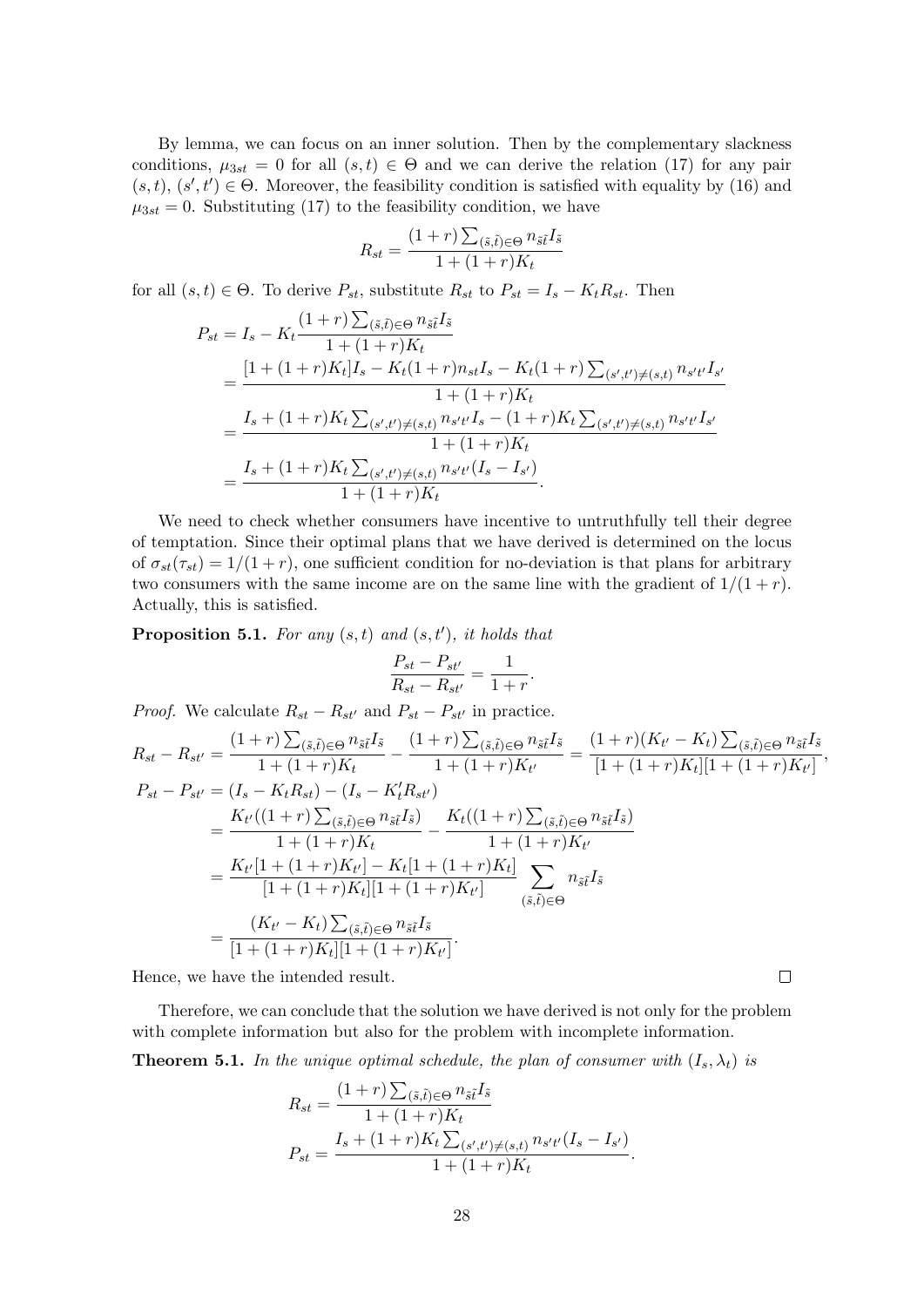

<span id="page-28-0"></span>Figure 6: An optimal schedule

Figure 6 shows an example of the optimal schedule when  $\mathcal{I} = \{I_1, I_2\}$  and  $\Lambda = \{\lambda_1, \lambda_2\}$ . Four points are the elements of optimal schedule. Note that the consumers can lie about only their degree of temptation. Thus the deviation that we have to think is between  $(I_1, \lambda_1)$  and  $(I_1, \lambda_2)$  and between  $(I_2, \lambda_1)$  and  $(I_2, \lambda_2)$ . We can see that the deviation makes loss [f](#page-28-0)or any types.

The optimal schedule above has some characteristic property. First, clearly, this schedule is the generalization of the result in the previous section with identical income. You can see this by assuming  $I_1 = I_2 = \cdots = I_m$  in the plan for  $(s, t)$ . Second, the pension return is equivalent for two consumers if and only if their degree of temptation are equivalent. That is, the determination of the amount of return depends only on the degree of temptation and not on income. On the other hand, third, the payment for the pension fund depends both of income and the degree of temptation. Especially, consumers with relatively higher income pay more amount, since the summation in the numerator of  $P_{st}$  become larger when  $I_s$  is high. This implies that there is a monetary transfer from high-income consumers to low-income consumers through the differences of payments.

### **6 Conclusion**

We have considered optimally funded pensions for consumers who face the temptation to overconsume and as well as for those who have enough self-control to withstand their temptation. Since funded pensions tighten consumers' budgets , they can serve as commitment devices to avoid overconsumption. We applied the pension to an economy in which consumers have heterogeneous self-control. We showed that funded pensions can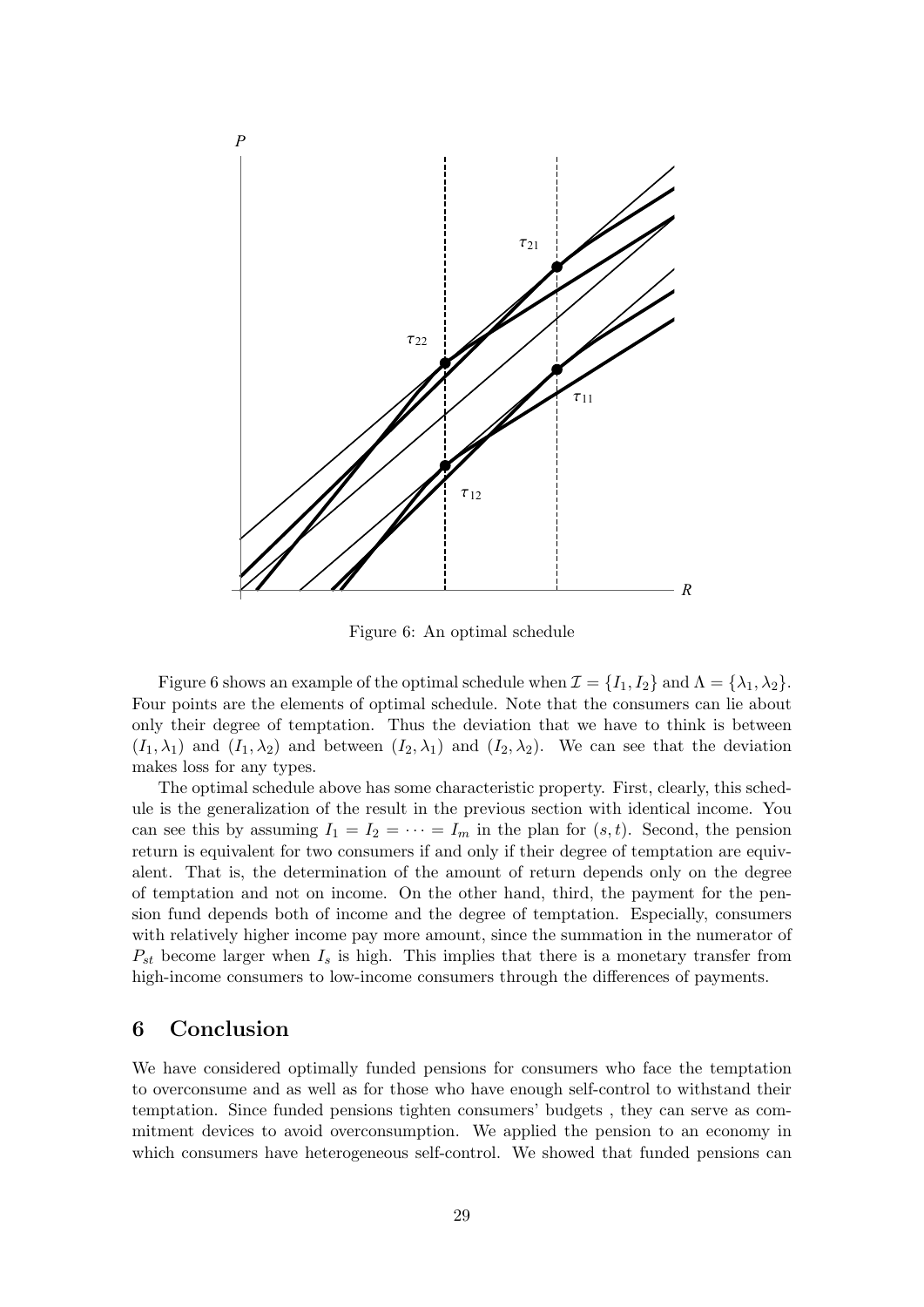improve social welfare even if the interest rates they draw are the same as those for private saving. In addition, consumers do not save individually when they choose the pension plan that is optimal for them. Furthermore, interestingly, lower pension premium and lower pension payout are applied for a higher temptation economy. This result is related to borrowing constraints. In an identical-type economy, an increase in the premium leads to increased pension income, and this augments possibility of debt. Since consumers are tempted to overconsume, this works stronger for consumers who have strong temptations. This effect is greater than the benefit of strengthening the budget set. As a main result, we have considered an optimal pension schedule when there exist two or more types in the economy. In that situation, we show the necessary conditions for the optimal schedule. If the normative utility function is a logarithm, it is characterized in the same way as that for an economy with identical-type. We show that monetary transfer among types will not occur for the optimal schedule. An important result is that the optimal schedule does not depend on the distribution of types, that is, what the government has to know is only what types are in the economy. This make the operation of the pension policy easier.

We have showed the construction of optimal pension scheme in which income redistribution occurs. In the future research, we will extend the model to the situation of overlapping generations model. We study the relation between relieving of self-control cost and intergenerational redistribution. Then we can this make scheme fitted to the more realistic pension policy.

# **Acknowledgments**

I would like to thank Eiichi Miyagawa for his invaluable comments and encouragements. In addition, I am grateful to Yasuyuki Miyahara, Shuhei Morimoto, Noritsugu Nakanishi, Yoshikatsu Tatamitani, Hirofumi Yamamura and participants of seminars at Kobe university, Japan Economic Association meeting at Doshisha university for their many constructive comments. Kazuhiko Hashimoto interested me in the theory of self-control and often gave me fruitful advices. This work is selected as one of the three candidates of 18th Osaka University Institute of Social and Economic Research/Moriguchi Prize. I thank to judges and two anonymous referees for the prize. All errors remain my own.

# **References**

- <span id="page-29-0"></span>Peter A Diamond. A framework for social security analysis. *Journal of Public Economics*, 8(3):275–298, 1977.
- <span id="page-29-4"></span>Simone Galperti. Commitment, Flexibility, and Optimal Screening of Time Inconsistency. *Econometrica*, 83(4):1425–1465, 2015.
- <span id="page-29-5"></span>Faruk Gul and Wolfgang Pesendorfer. Temptation and Self-Control. *Econometrica*, 69(6): 1403–1435, 2001.
- <span id="page-29-1"></span>Faruk Gul and Wolfgang Pesendorfer. Self-control, revealed preference and consumption choice. *Review of Economic Dynamics*, 7(2):243–264, 2004.
- <span id="page-29-3"></span>Per Krusell, Burhanettin Kuruscu, and Jr. Smith, Anthony A. Temptation and Taxation. *Econometrica*, 78(6):2063–2084, 2010.
- <span id="page-29-2"></span>Cağri S Kumru and Athanasios C Thanopoulos. Social security and self control preferences. *Journal of Economic Dynamics and Control*, 32(3):757–778, 2008.